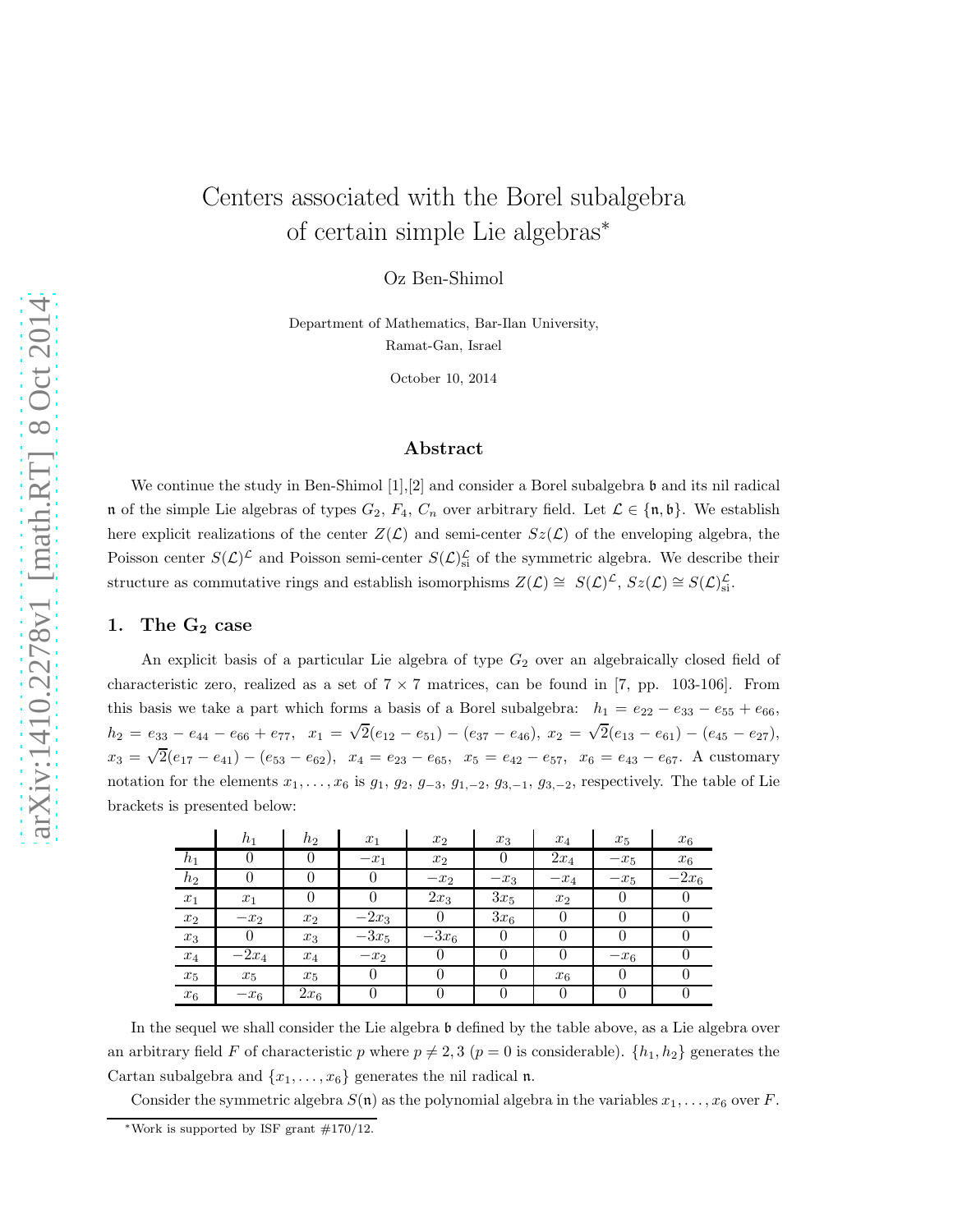Denote  $c_1 = x_6$ ,  $c_2 = 3x_1x_6 - 3x_2x_5 + x_3^2$ . It is easy to verify that  $c_1, c_2 \in S(\mathfrak{n})^{\mathfrak{n}}$ , that is, ad  $x_i(c_j) = 0$ for all  $i = 1, \ldots, 6, \; j = 1, 2.$ 

Assume  $p > 3$ . We denote by  $S_p(\mathfrak{n})$  the polynomial subalgebra of  $S(\mathfrak{n})$  which generated over F by  $c_1$  and the p-th powers  $x_i^p$ :  $S_p(\mathfrak{n}) = F[x_1^p, x_2^p, x_3^p, x_4^p, x_5^p, c_1]$ . Clearly,  $S_p(\mathfrak{n}) \subseteq S(\mathfrak{n})^{\mathfrak{n}}$ . Denote by  $Q(A)$  the quotient field of a domain A. Then the field extension  $Q(S_p(\mathfrak{n})[c_2])/Q(S_p(\mathfrak{n}))$  is of degree p because  $c_2$  does not belong to  $S_p(\mathfrak{n})$  while  $c_2^p$  does. Consider the elements  $v_2 = -\frac{1}{3}x_3$ ,  $v_3 = \frac{1}{3}x_2$ ,  $v_4 = x_5$ ,  $v_5 = -x_4$ . For each i, j such that  $2 \le i \le j \le 5$  we have ad  $v_i(x_j) = \delta_{i,j} c_1$ . Therefore,  $x_2 \notin S(\mathfrak{n})^{\mathfrak{n}}[x_3, x_4, x_5], x_3 \notin S(\mathfrak{n})^{\mathfrak{n}}[x_4, x_5], x_4 \notin S(\mathfrak{n})^{\mathfrak{n}}[x_5]$ , and of course  $x_5 \notin S(\mathfrak{n})^{\mathfrak{n}}$ . Together with the fact  $x_i^p \in S(\mathfrak{n})^{\mathfrak{n}}$  for each i we deduce that the field extension  $Q(S(\mathfrak{n})^{\mathfrak{n}}[x_2, x_3, x_4, x_5])/Q(S(\mathfrak{n})^{\mathfrak{n}})$ is of degree  $p^4$ . The field  $Q(S(\mathfrak{n})) = F(x_1, \ldots, x_6)$  is an extension of degree  $p^5$  of  $Q(S_p(\mathfrak{n}))$ . By degree consideration  $Q(S(\mathfrak{n})^{\mathfrak{n}}) = Q(S_p(\mathfrak{n})[c_2])$ , that is, the domains  $S(\mathfrak{n})^{\mathfrak{n}}$  and  $S_p(\mathfrak{n})[c_2]$  have the same quotient field.

The goal is to prove equality of the rings:  $S(\mathfrak{n})^{\mathfrak{n}} = S_p(\mathfrak{n})[c_2]$ . The ring extension  $S(\mathfrak{n})^{\mathfrak{n}}/S_p(\mathfrak{n})[c_2]$ is integral. Therefore, it suffices to prove that  $S_p(\mathfrak{n})[c_2]$  is normal (integrally closed in its quotient field), equivalently,  $S_p(\mathfrak{n})[c_2]$  satisfies  $(S_1)$  and  $(R_2)$  (see [8, p.183]). Consider the polynomial ring  $R = S_p(\mathfrak{n})[t_2]$  of the one variable  $t_2$ . The polynomial  $f = t_2^p - c_2^p$  is a prime element of R thus,  $S_p(\mathfrak{n})[c_2] \cong R/Rf$ . From [5, 2.1.28] it follows that  $S_p(\mathfrak{n})[c_2]$  is a Cohen-Macaulay ring, hence satisfies  $(S_1)$ . To prove  $(R_1)$ , we have to show that if P is an element of the singular locus of R such that  $f \in P$ , then ht  $P > 2$ . So let P be such a prime.  $\partial f / \partial x_1^p = -3x_6^p$ ,  $\partial f / \partial x_2^p = -3x_5^p$ . Thus P contains the prime ideal  $R(x_5^p, x_6^p, f)$  which is of height 3. We deduce that  $S(\mathfrak{n})^{\mathfrak{n}} = S_p(\mathfrak{n})[c_2]$ . Finally, if  $p = 0$ then  $S(\mathfrak{n})^{\mathfrak{n}} = F[c_1, c_2]$  by [2, section 3].

Let  $Z(\mathfrak{n})$  be the center of the enveloping algebra  $U(\mathfrak{n})$ . We shall use the same notation  $x_i$ ,  $i = 1, \ldots, 6$  for the basis of n, consider it as a Lie subalgebra of  $U(\mathfrak{n})$ . The elements in  $Z(\mathfrak{n})$ correspond to  $c_1, c_2$  will respectively denoted by  $z_1, z_2$ . So  $z_1 = x_6$ ,  $z_2 = 3x_1x_6 - 3x_2x_5 + x_3^2$ . Suppose  $p > 3$ . The analogous polynomial ring to  $S_p(\mathfrak{n})$  in  $Z(\mathfrak{n})$  is  $Z_p(\mathfrak{n}) = F[x_1^p, x_2^p, x_3^p, x_4^p, x_5^p, z_1]$ .  $S(\mathfrak{n})$  is isomorphic to the graded algebra of  $U(\mathfrak{n})$ , and we set  $S(\mathfrak{n}) = \text{gr } U(\mathfrak{n})$ . In particular  $c_i = \text{gr } z_i$ ,  $x_i^p = \text{gr } x_i^p = (\text{gr } x_i)^p$ . Therefore  $S(\mathfrak{n})^{\mathfrak{n}} = \text{gr}(Z_p(\mathfrak{n})[z_2]) \subseteq \text{gr } Z(\mathfrak{n})$ . The inclusion  $\text{gr } Z(\mathfrak{n}) \subseteq S(\mathfrak{n})^{\mathfrak{n}}$  is trivial. Since  $S(\mathfrak{n})^{\mathfrak{n}} = S_p(\mathfrak{n})[c_2]$ , from [3, p.180, Prop. 10(ii), section 2.9] we have  $Z(\mathfrak{n}) = Z_p(\mathfrak{n})[z_2]$ .

Let  $\varphi: R \to Z(\mathfrak{n})$  be the *F*-algebra epimorphism defined by  $\varphi(x_i^p) = x_i^p$ ,  $\varphi(c_1) = z_1$ ,  $\varphi(t_2) = z_2$ . Obviously,  $Rf \subseteq \text{ker }\varphi$ . Hence  $Z(\mathfrak{n})$  is a homomorphic image of  $R/Rf$ . The rings  $Z(\mathfrak{n})$  and  $R/Rf$ are both domains with equal Krull dimension, hence  $Z(\mathfrak{n}) \cong R/Rf$ . We deduce that  $Z(\mathfrak{n}) \cong S(\mathfrak{n})^{\mathfrak{n}}$ . The rings  $Z(\mathfrak{n}), S(\mathfrak{n})^{\mathfrak{n}}$  are hypersurfaces.

If  $p = 0$ , we have  $S(\mathfrak{n})^{\mathfrak{n}} = F[c_1, c_2] = F[\text{gr } z_1, \text{gr } z_2] = \text{gr } F[z_1, z_2] \subseteq \text{gr } Z(\mathfrak{n})$  and  $\text{gr } Z(\mathfrak{n}) \subseteq S(\mathfrak{n})^{\mathfrak{n}}$ . Therefore  $Z(\mathfrak{n}) = F[z_1, z_2]$  and  $Z(\mathfrak{n}) \cong S(\mathfrak{n})^{\mathfrak{n}}$  as polynomial algebras in two variables. We should remark here that an isomorphism  $Z(\mathfrak{n}) \cong S(\mathfrak{n})^{\mathfrak{n}}$  where  $p = 0$  in known [6, Proposition 4.8.12].

Let summarize the main results that presented until now:

**1.1. Theorem. a.** Suppose  $p > 3$ . Then

$$
S(\mathfrak{n})^{\mathfrak{n}} = S_p(\mathfrak{n})[c_{\mathfrak{D}}] \cong S_p(\mathfrak{n})[t_{\mathfrak{D}}]/(t_{\mathfrak{D}}^p - c_{\mathfrak{D}}^p) \cong Z(\mathfrak{n}) = Z_p(\mathfrak{n})[z_{\mathfrak{D}}].
$$

In particular,  $S(\mathfrak{n})^{\mathfrak{n}}, Z(\mathfrak{n})$  are hypersurfaces.

**b.** For  $p = 0$ ,  $S(\mathfrak{n})^{\mathfrak{n}} = F[c_1, c_2] \cong Z(\mathfrak{n}) = F[z_1, z_2]$ .

In particular,  $S(\mathfrak{n})^{\mathfrak{n}}, Z(\mathfrak{n})$  are polynomial rings in two variables.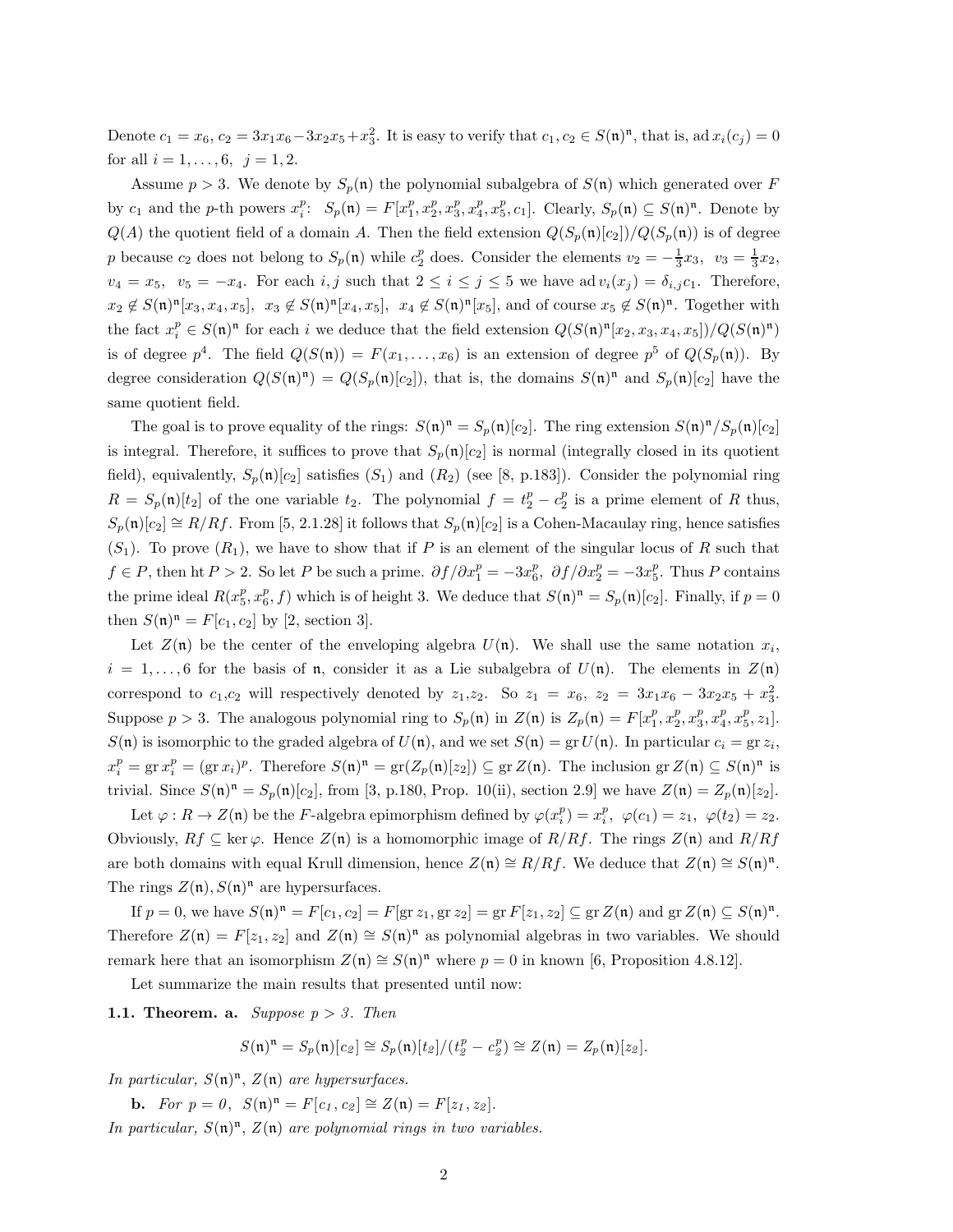Let  $S(\mathfrak{b})_{\text{si}}^{\mathfrak{b}}$  be the Poisson semi-center of  $S(\mathfrak{b})$ . Assume  $p > 3$ . The linear transformations  $\mathrm{ad}\,x_i, \mathrm{ad}\,h_j : S(\mathfrak{b}) \to S(\mathfrak{b})$  satisfy the split equation  $X^p - X = 0$  over F. Together with the fact  $\mathfrak{n} =$  $[\mathfrak{b}, \mathfrak{b}],$  we have  $S(\mathfrak{b})_{\mathfrak{s}i}^{\mathfrak{b}} = S(\mathfrak{b})^{\mathfrak{n}}$  (see [2, section 4]). Denote  $S_p(\mathfrak{b}) = S_p(\mathfrak{n})[h_1^p, h_2^p]$ .  $S_p(\mathfrak{b})$  is a polynomial subalgebra of  $S(\mathfrak{b})$ . Clearly,  $S_p(\mathfrak{b})[c_2] \subseteq S(\mathfrak{b})^{\mathfrak{n}}$ . The field extension  $Q(S_p(\mathfrak{b})[c_2])/Q(S_p(\mathfrak{b}))$  is of degree p. The field extension  $Q(S(\mathfrak{b})^n[x_2, x_3, x_4, x_5, h_1, h_2])/Q(S(\mathfrak{b})^n)$  is of degree  $p^6$ . Indeed, as before, using the  $v_i$ 's we get that the field extension  $Q(S(\mathfrak{b})^{\mathfrak{n}}[x_2, x_3, x_4, x_5])/Q(S(\mathfrak{b})^{\mathfrak{n}})$  is of degree  $p^4$ . Now, ad  $c_1(h_1) = -c_1$  while ad  $c_1(x_i) = 0$ , and ad  $c_2(h_2) = 2c_2$  while ad  $c_2(x_i) = ad c_2(h_1) = 0$ . Therefore, the field extension  $Q(S(\mathfrak{b})^{\mathfrak{n}}[x_2, x_3, x_4, x_5, h_1, h_2])/Q(S(\mathfrak{b})^{\mathfrak{n}}[x_2, x_3, x_4, x_5])$  is of degree  $p^2$ . The field  $Q(S(\mathfrak{b})) = F(x_1, \ldots, x_6, h_1, h_2)$  is an extension of degree  $p^7$  of  $Q(S_p(\mathfrak{b}))$ . By degree consideration  $Q(S(\mathfrak{b})^{\mathfrak{n}}) = Q(S_p(\mathfrak{b})[c_2])$ , that is, the domains  $S(\mathfrak{b})^{\mathfrak{n}}$  and  $S_p(\mathfrak{b})[c_2]$  have the same quotient field.

Identical arguments we applied to  $S(\mathfrak{n})^{\mathfrak{n}}$  yield  $S(\mathfrak{b})^{\mathfrak{n}} = S_p(\mathfrak{b})[c_2] \cong S_p(\mathfrak{b})[t_2]/(t_2^p - c_2^p)$ , where  $t_2$ is transcendental over  $S_p(\mathfrak{b})$ . Also, if  $p = 0$  then  $S(\mathfrak{b})^{\mathfrak{n}} = F[c_1, c_2]$ .

Let  $Sz(\mathfrak{b})$  be the semi-center of  $U(\mathfrak{b})$ . By [4, Proposition 2.1],  $Sz(\mathfrak{b})$  is commutative. We shall use the same notation  $h_1$ ,  $h_2$  for the basis of the Cartan subalgebra of  $\mathfrak b$ , consider it as a Lie subalgebra of  $U(\mathfrak{b})$ . Assume  $p > 3$ . The analogous polynomial ring to  $S_p(\mathfrak{b})$  in  $Sz(\mathfrak{b})$  is  $Z_p(\mathfrak{b}) = Z_p(\mathfrak{n})[h_1^p - h_1, h_2^p - h_2]$  ( $x_i^p$  and  $h_j^p - h_j$  are central (weight 0) while  $z_1$  is semi-central with non zero weight).  $S(\mathfrak{b})$  is isomorphic to the graded algebra of  $U(\mathfrak{b})$ , and we set  $S(\mathfrak{b}) = \text{gr } U(\mathfrak{b})$ . In particular  $h_i^p = \text{gr}(h_i^p - h_i)$ . Therefore  $S(\mathfrak{b})_{\text{si}}^{\mathfrak{b}} = S(\mathfrak{b})^{\mathfrak{n}} = \text{gr}(Z_p(\mathfrak{b})[z_2]) \subseteq \text{gr} Sz(\mathfrak{b})$  ( $z_2$  is clearly semicentral with non zero weight). The inclusion gr  $Sz(\mathfrak{b}) \subseteq S(\mathfrak{b})_{si}^{\mathfrak{b}}$  is trivial. Since  $S(\mathfrak{b})_{si}^{\mathfrak{b}} = S_p(\mathfrak{b})[c_2]$ , from [3, p.180, Prop. 10(ii), section 2.9] we have  $Sz(\mathfrak{b}) = Z_p(\mathfrak{b})[z_2]$ .

Let  $\varphi: S_p(\mathfrak{b})[t_2] \to Sz(\mathfrak{b})$  be the F-algebra epimorphism defined by  $\varphi(x_i^p) = x_i^p$ ,  $\varphi(h_j^p) = h_j^p - h_j$  $\varphi(c_1) = z_1, \quad \varphi(t_2) = z_2.$  Obviously,  $t_2^p - c_2^p \in \text{ker }\varphi$ . Hence  $Sz(\mathfrak{b})$  is a homomorphic image of  $S_p(\mathfrak{b})[t_2]/(t_2^p - c_2^p)$ . The rings  $Sz(\mathfrak{b})$  and  $S_p(\mathfrak{b})[t_2]/(t_2^p - c_2^p)$  are both domains with equal Krull dimension, hence  $Sz(\mathfrak{b}) \cong S_p(\mathfrak{b})[t_2]/(t_2^p - c_2^p)$ . We deduce that  $Sz(\mathfrak{b}) \cong S(\mathfrak{b})_{\rm si}^{\mathfrak{b}}$ . The rings  $Sz(\mathfrak{b}), S(\mathfrak{b})_{\rm si}^{\mathfrak{b}}$ are hypersurfaces.

If  $p = 0$ , we have  $S(\mathfrak{b})_{\text{si}}^{\mathfrak{b}} = F[c_1, c_2] = F[\text{gr } z_1, \text{gr } z_2] = \text{gr } F[z_1, z_2] \subseteq \text{gr } Sz(\mathfrak{b})$  and  $\text{gr } Sz(\mathfrak{b}) \subseteq$  $S(\mathfrak{b})_{\rm si}^{\mathfrak{b}}$ . Therefore  $Sz(\mathfrak{b}) = F[z_1, z_2]$  and  $Sz(\mathfrak{b}) \cong S(\mathfrak{b})_{\rm si}^{\mathfrak{b}}$  as polynomial algebras in two variables. We should remark here that an isomorphism  $Sz(\mathfrak{b}) \cong S(\mathfrak{b})_{\rm si}^{\mathfrak{b}}$  where  $p = 0$  and F is algebraically closed is known (see [9]).

Let summarize the results for the semi-centers:

**1.2. Theorem. a.** Suppose  $p > 3$ . Then

$$
S(\mathfrak{b})^{\mathfrak{b}}_{\rm si}=S_p(\mathfrak{b})[c_{\mathfrak{L}}]\cong S_p(\mathfrak{b})[t_{\mathfrak{L}}]/(t_{\mathfrak{L}}^p-c_{\mathfrak{L}}^p)\cong Sz(\mathfrak{b})=Z_p(\mathfrak{b})[z_{\mathfrak{L}}].
$$

The rings  $S(\mathfrak{b})_{\text{si}}^{\mathfrak{b}}, Sz(\mathfrak{b})$  are hypersurfaces.

**b.** For  $p = 0$ ,  $S(\mathfrak{b})_{\text{si}}^{\mathfrak{b}} = F[c_1, c_2] \cong Sz(\mathfrak{b}) = F[z_1, z_2]$ . Therefore,  $S(\mathfrak{b})_{\text{si}}^{\mathfrak{b}} = S(\mathfrak{n})^{\mathfrak{n}}$ ,  $Sz(\mathfrak{b}) = Z(\mathfrak{n})$  and the both rings  $S(\mathfrak{b})_{\text{si}}^{\mathfrak{b}}$ ,  $Sz(\mathfrak{b})$  are polynomial rings in two variables.

equipped with the semi-centers we can find the Poisson center  $S(\mathfrak{b})^{\mathfrak{b}}$  of  $S(\mathfrak{b})$  and the center  $Z(\mathfrak{b})$ of  $U(\mathfrak{b})$  (reversing the approach in [2]).

Suppose  $p > 3$ . Clearly,  $Q(F[x_1^p, ..., x_6^p, h_1^p, h_2^p]) \subseteq Q(S(\mathfrak{b})^{\mathfrak{b}})$ . Since ad  $h_2(c_2) = -c_2$ , ad  $h_1(c_2) =$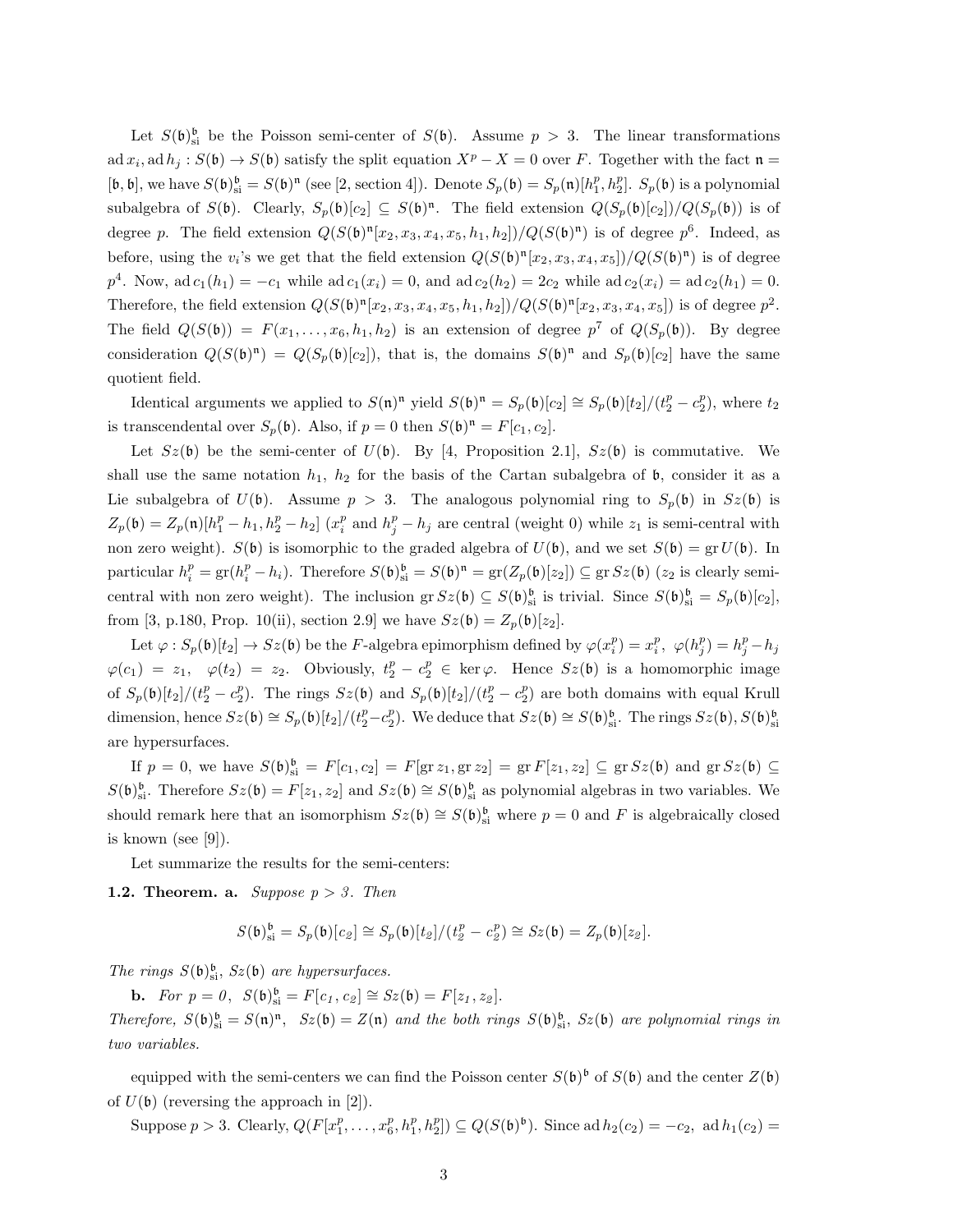0, ad  $h_1(c_1) = c_1$ , the extension  $Q(S(\mathfrak{b})^{\mathfrak{b}}[c_1,c_2])/Q(S(\mathfrak{b})^{\mathfrak{b}})$  is of degree  $p^2$ . But  $S(\mathfrak{b})^{\mathfrak{b}}[c_1,c_2] \subseteq$  $S(\mathfrak{b})_{\text{si}}^{\mathfrak{b}} = S_p(\mathfrak{b})[c_2]$ , and  $Q(S_p(\mathfrak{b})[c_2])$  is of degree  $p^2$  over  $Q(F[x_1^p,\ldots,x_6^p,h_1^p,h_2^p])$ . By degree consideration we must have  $Q(S(\mathfrak{b})^{\mathfrak{b}}) = Q(F[x_1^p, \ldots, x_6^p, h_1^p, h_2^p])$ , hence  $S(\mathfrak{b})^{\mathfrak{b}} = F[x_1^p, \ldots, x_6^p, h_1^p, h_2^p]$ . That is,  $S(\mathfrak{b})^{\mathfrak{b}}$  is generated over F by the p-th powers of the basis elements of **b**. For  $p = 0$  we of course have  $S(\mathfrak{b})^{\mathfrak{b}} = F$  by [2, section 3].

Applying grading consideration one get  $Z(\mathfrak{b}) = F[x_1^p, \ldots, x_6^p, h_1^p - h_1, h_2^p - h_2]$  for  $p > 3$  and  $Z(\mathfrak{b}) = F$  for  $p = 0$ .

So we have

**1.3. Theorem. a.** Suppose  $p > 3$ . Then

$$
S(\mathfrak{b})^{\mathfrak{b}} = F[x_1^p, \dots, x_{6}^p, h_1^p, h_2^p] \cong Z(\mathfrak{b}) = F[x_1^p, \dots, x_{6}^p, h_1^p - h_1, h_2^p - h_2],
$$

and are polynomial rings in eight variables.

**b.** For  $p = 0$ ,  $S(\mathfrak{b})^{\mathfrak{b}} = Z(\mathfrak{b}) = F$ .

# 2. The  $F_4$  case

The positive roots and a corresponding basis of a nil radical  $\mathfrak n$  of the Lie algebras of type  $F_4$ , over an algebraically closed field of characteristic zero, is presented below (the list of positive roots is taken from  $[10, \text{ page } 274]$ :

| (1,0,0,0)    | $x_1$    | $=$               | $\alpha$         |                                     |                                                     |
|--------------|----------|-------------------|------------------|-------------------------------------|-----------------------------------------------------|
| (0, 1, 0, 0) | $x_2$    | $=$               | $\boldsymbol{b}$ |                                     |                                                     |
| (0, 0, 1, 0) | $x_3$    | $=$               | $\mathfrak{c}$   |                                     |                                                     |
| (0, 0, 0, 1) | $x_4$    | $=$               | $\overline{d}$   |                                     |                                                     |
| (1, 1, 0, 0) | $x_5$    | $=$               | $ x_1, x_2 $     | $=$                                 | [a, b]                                              |
| (0, 1, 1, 0) | $x_6$    | $=$               | $ x_2, x_3 $     | $=$                                 | [b, c]                                              |
| (0, 0, 1, 1) | $x_7$    | $=$               | $[x_3, x_4]$     | $=$                                 | [c, d]                                              |
| (1, 1, 1, 0) | $x_8$    | $=$               | $[x_1, x_6]$     | $=$                                 | [a,[b,c]]                                           |
| (0, 1, 2, 0) | $x_9$    | $=$               | $[x_3, x_6]$     | $=$                                 | [c, [b, c]]                                         |
| (0, 1, 1, 1) | $x_{10}$ | $=$               | $[x_2, x_7]$     | $=$                                 | [b, [c, d]]                                         |
| (1, 1, 2, 0) | $x_{11}$ | $=$               | $[x_1,x_9]$      | $=$                                 | [a, [c, [b, c]]]                                    |
| (1, 1, 1, 1) | $x_{12}$ | $=$               | $ x_1, x_{10} $  | $=$                                 | [a, [b, [c, d]]]                                    |
| (0, 1, 2, 1) | $x_{13}$ | $=$               | $ x_3, x_{10} $  | $=$                                 | [c, [b, [c, d]]]                                    |
| (1, 2, 2, 0) | $x_{14}$ | $\!\!\!=\!\!\!\!$ | $ x_2, x_{11} $  | $=$                                 | [b, [a, [c, [b, c]]]]]                              |
| (1, 1, 2, 1) | $x_{15}$ | $=$               | $[x_1, x_{13}]$  | $=$                                 | [a, [c, [b, [c, d]]]]                               |
| (0, 1, 2, 2) | $x_{16}$ | $=$               | $ x_4, x_{13} $  | $=$                                 | [d, [c, [b, [c, d]]]]                               |
| (1, 2, 2, 1) | $x_{17}$ | $=$               | $[x_4, x_{14}]$  | $=$                                 | [d, [b, [a, [c, [b, c]]]]]                          |
| (1, 1, 2, 2) | $x_{18}$ | $=$               | $ x_1, x_{16} $  | $=$                                 | [a, [d, [c, [b, [c, d]]]]]                          |
| (1, 2, 3, 1) | $x_{19}$ | $=$               | $ x_3, x_{17} $  | $=$                                 | [c, [d, [b, [a, [c, [b, c]]]]]]]                    |
| (1, 2, 2, 2) | $x_{20}$ | $=$               | $ x_4, x_{17} $  | $=$                                 | [d, [d, [b, [a, [c, [b, c]]]]]]                     |
| (1, 2, 3, 2) | $x_{21}$ | $=$               | $ x_4, x_{19} $  | $=$                                 | [d, [c, [d, [b, [a, [c, [b, c]]]]]]]                |
| (1, 2, 4, 2) | $x_{22}$ | $=$               | $ x_3, x_{21} $  | $=$                                 | $[c, [d, [c, [d, [b, [a, [c, [b, c]]]]]]]]$         |
| (1,3,4,2)    | $x_{23}$ | $\!\!\!=\!\!\!\!$ | $ x_2, x_{22} $  | $\hspace*{0.4em} = \hspace*{0.4em}$ | $[b, [c, [d, [c, [d, [b, [a, [c, [b, c]]]]]]]]$     |
| (2,3,4,2)    | $x_{24}$ | $=$               | $[x_1, x_{23}]$  | $\!\!\!=\!\!\!$                     | $[a, [b, [c, [d, [c, [d, [b, [a, [c, [b, c]]]]]]]]$ |

Cartan matrix:

$$
\left(\begin{array}{cccc}2&-1&0&0\\-1&2&-2&0\\0&-1&2&-1\\0&0&-1&2\end{array}\right)
$$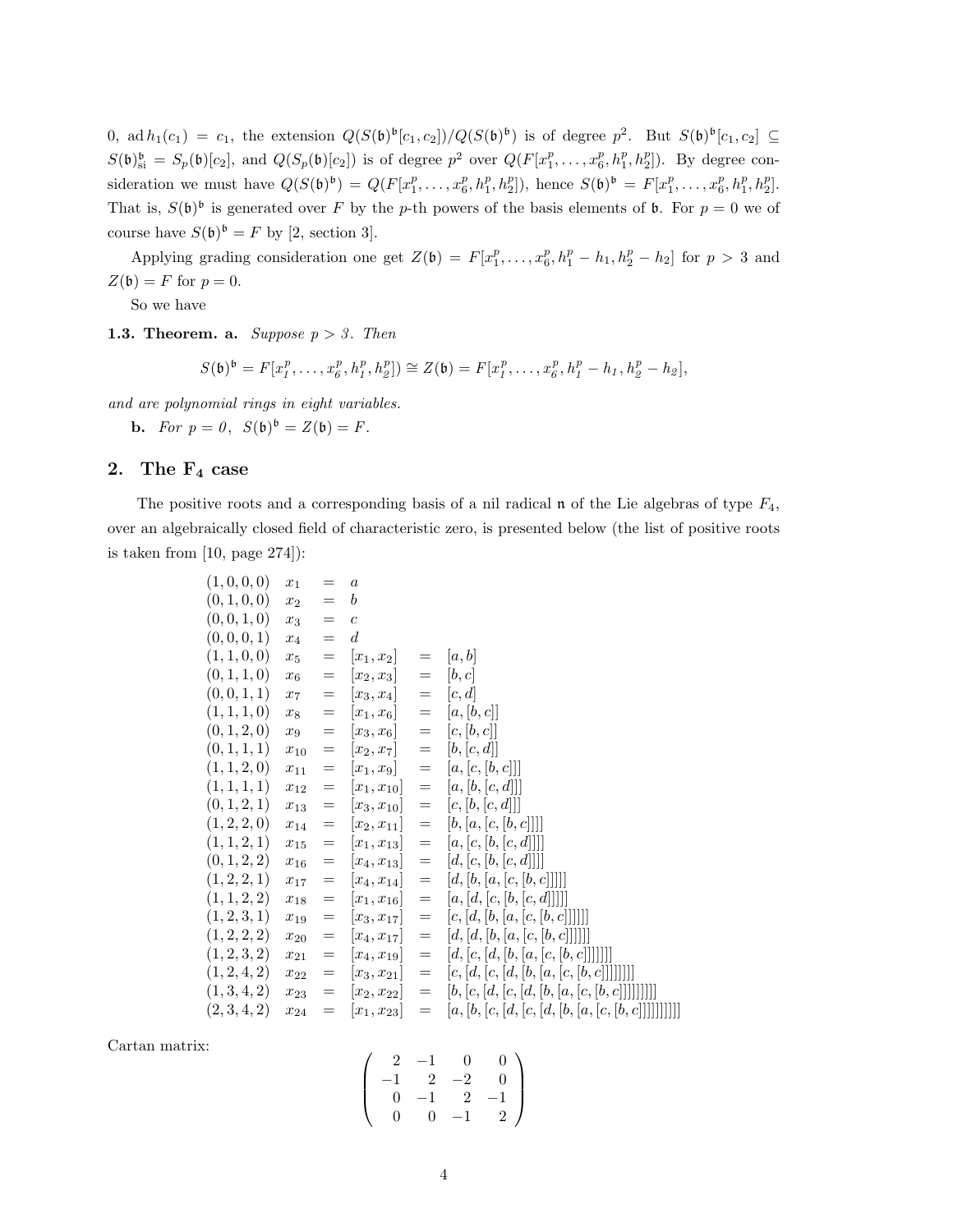A fixed basis of the Cartan subalgebra:  $\,h_1, h_2, h_3, h_4.$ 

The Borel subalgebra generated by the  $h_i$ 's and the  $x_j$ 's will denoted by  $\mathfrak b$ .

The table of Lie brackets is presented below:

|          | $x_1$          | $x_2$               | $x_3$                  | $x_4$            | $x_5$                | $x_6$                  | $x_7$            | $x_8$                | $x_9$            | $x_{10}$            | $x_{11}$         | $x_{12}$             |
|----------|----------------|---------------------|------------------------|------------------|----------------------|------------------------|------------------|----------------------|------------------|---------------------|------------------|----------------------|
| $h_1$    | $2x_1$         | $-x_2$              | $\Omega$               | $\theta$         | $x_5$                | $-x_6$                 | $\theta$         | $x_8$                | $-x_9$           | $-x_{10}$           | $x_{11}$         | $x_{12}$             |
| $h_2$    | $-x_1$         | $2x_2$              | $-x_3$                 | $\Omega$         | $x_5$                | $x_{\rm 6}$            | $-x_7$           | $\Omega$             | $\Omega$         | $x_{10}$            | $-x_{11}$        | $\Omega$             |
| $h_3$    | $\Omega$       | $-2x_2$             | $2x_3$                 | $-x_4$           | $-2x_5$              | $\Omega$               | $x_7$            | $\Omega$             | 2x <sub>9</sub>  | $-x_{10}$           | $2x_{11}$        | $-x_{12}$            |
| $h_4$    | $\overline{0}$ | $\overline{0}$      | $-x_3$                 | $2x_4$           | $\overline{0}$       | $-x_6$                 | $x_7$            | $-x_8$               | $-2x_9$          | $x_{10}$            | $-2x_{11}$       | $x_{12}$             |
| $x_1$    | $\overline{0}$ | $x_5$               | $\overline{0}$         | $\overline{0}$   | $\overline{0}$       | $x_8$                  | $\theta$         | $\overline{0}$       | $x_{11}$         | $x_{12}$            | $\Omega$         | $\overline{0}$       |
| $x_2$    | $-x_5$         | $\overline{0}$      | $x_6$                  | $\overline{0}$   | $\overline{0}$       | $\overline{0}$         | $x_{10}$         | $\theta$             | $\theta$         | $\overline{0}$      | $x_{14}$         | $\overline{0}$       |
| $x_3$    | $\overline{0}$ | $-x_6$              | $\Omega$               | $x_7$            | $-x_8$               | $x_9$                  | $\theta$         | $x_{11}$             | $\Omega$         | $x_{13}$            | $\theta$         | $x_{15}$             |
| $x_4$    | $\overline{0}$ | $\boldsymbol{0}$    | $-x_7$                 | $\theta$         | $\overline{0}$       | $-x_{10}$              | $\theta$         | $-x_{12}$            | $-2x_{13}$       | $\overline{0}$      | $-2x_{15}$       | $\overline{0}$       |
| $x_5$    | $\Omega$       | $\Omega$            | $x_8$                  | $\Omega$         | $\theta$             | $\overline{0}$         | $x_{12}$         | $\Omega$             | $\!-x_{14}$      | $\overline{0}$      | $\overline{0}$   | $\Omega$             |
| $x_6$    | $-x_8$         | $\Omega$            | $-x_9$                 | $x_{10}$         | $\theta$             | $\Omega$               | $-x_{13}$        | $x_{14}$             | $\Omega$         | $\Omega$            | $\overline{0}$   | $-\frac{1}{2}x_{17}$ |
| $x_7$    | $\overline{0}$ | $-x_{10}$           | $\overline{0}$         | $\overline{0}$   | $-x_{12}$            | $x_{13}$               | $\theta$         | $x_{15}$             | $\theta$         | $-x_{16}$           | $\boldsymbol{0}$ | $-x_{18}$            |
| $x_8$    | $\Omega$       | $\overline{0}$      | $-x_{11}$              | $x_{12}$         | $\theta$             | $-x_{14}$              | $-x_{15}$        | $\Omega$             | $\theta$         | $\frac{1}{2}x_{17}$ | $\overline{0}$   | $\theta$             |
| $x_9$    | $-x_{11}$      | $\Omega$            | $\Omega$               | $2x_{13}$        | $x_{14}$             | $\theta$               | $\Omega$         | $\Omega$             | $\theta$         | $\overline{0}$      | $\Omega$         | $-x_{19}$            |
| $x_{10}$ | $-x_{12}$      | $\overline{0}$      | $-x_{13}$              | $\Omega$         | $\theta$             | $\overline{0}$         | $x_{16}$         | $-\frac{1}{2}x_{17}$ | $\theta$         | $\overline{0}$      | $-x_{19}$        | $rac{1}{2}x_{20}$    |
| $x_{11}$ | $\overline{0}$ | $-x_{14}$           | $\theta$               | $2x_{15}$        | $\overline{0}$       | $\overline{0}$         | $\Omega$         | $\theta$             | $\theta$         | $x_{19}$            | $\boldsymbol{0}$ | $\overline{0}$       |
| $x_{12}$ | $\theta$       | $\overline{0}$      | $-x_{15}$              | $\Omega$         | $\overline{0}$       | $\frac{1}{2}x_{17}$    | $x_{18}$         | $\Omega$             | $x_{19}$         | $\frac{1}{2}x_{20}$ | $\boldsymbol{0}$ | $\overline{0}$       |
| $x_{13}$ | $-x_{15}$      | $\overline{0}$      | $\overline{0}$         | $-x_{16}$        | $-\frac{1}{2}x_{17}$ | $\Omega$               | $\theta$         | $\frac{1}{2}x_{19}$  | $\theta$         | $\overline{0}$      | $\boldsymbol{0}$ | $\frac{1}{2}x_{21}$  |
| $x_{14}$ | $\theta$       | $\overline{0}$      | $\theta$               | $-x_{17}$        | $\overline{0}$       | $\theta$               | $-x_{19}$        | $\left( \right)$     | $\theta$         | $\overline{0}$      | $\overline{0}$   | $\theta$             |
| $x_{15}$ | $\theta$       | $rac{1}{2}x_{17}$   | $\boldsymbol{0}$       | $-x_{18}$        | $\theta$             | $\frac{1}{2}x_{19}$    | $\theta$         | $\Omega$             | $\overline{0}$   | $\frac{1}{2}x_{21}$ | $\Omega$         | $\overline{0}$       |
| $x_{16}$ | $-x_{18}$      | $\Omega$            | $\Omega$               | $\Omega$         | $-\frac{1}{2}x_{20}$ | $\theta$               | $\Omega$         | $x_{21}$             | $\theta$         | $\overline{0}$      | $x_{22}$         | $\overline{0}$       |
| $x_{17}$ | $\Omega$       | $\Omega$            | $-\boldsymbol{x}_{19}$ | $-x_{20}$        | $\theta$             | $\Omega$               | $-x_{21}$        | $\Omega$             | $\Omega$         | $\Omega$            | $\Omega$         | $\theta$             |
| $x_{18}$ | $\overline{0}$ | $\frac{1}{2}x_{20}$ | $\theta$               | $\Omega$         | $\overline{0}$       | $-\boldsymbol{x}_{21}$ | $\Omega$         | $\theta$             | $-x_{22}$        | $\overline{0}$      | $\overline{0}$   | $\Omega$             |
| $x_{19}$ | $\overline{0}$ | $\overline{0}$      | $\Omega$               | $-x_{21}$        | $\overline{0}$       | $\theta$               | $-x_{22}$        | $\theta$             | $\Omega$         | $-x_{23}$           | $\Omega$         | $-x_{24}$            |
| $x_{20}$ | $\theta$       | $\overline{0}$      | $-2x_{21}$             | $\theta$         | $\theta$             | $\Omega$               | $\theta$         | $\Omega$             | $2x_{23}$        | $\boldsymbol{0}$    | $2x_{24}$        | $\overline{0}$       |
| $x_{21}$ | $\Omega$       | $\Omega$            | $-\boldsymbol{x}_{22}$ | $\theta$         | $\theta$             | $-\boldsymbol{x}_{23}$ | $\Omega$         | $-x_{24}$            | $\theta$         | $\boldsymbol{0}$    | $\overline{0}$   | $\overline{0}$       |
| $x_{22}$ | $\Omega$       | $-x_{23}$           | $\boldsymbol{0}$       | $\boldsymbol{0}$ | $-x_{24}$            | $\overline{0}$         | $\boldsymbol{0}$ | $\boldsymbol{0}$     | $\boldsymbol{0}$ | $\boldsymbol{0}$    | $\boldsymbol{0}$ | $\overline{0}$       |
| $x_{23}$ | $-x_{24}$      | $\boldsymbol{0}$    | $\boldsymbol{0}$       | $\boldsymbol{0}$ | $\overline{0}$       | $\boldsymbol{0}$       | $\boldsymbol{0}$ | $\boldsymbol{0}$     | $\boldsymbol{0}$ | $\boldsymbol{0}$    | $\boldsymbol{0}$ | $\boldsymbol{0}$     |
| $x_{24}$ | $\Omega$       | $\boldsymbol{0}$    | $\overline{0}$         | $\overline{0}$   | $\overline{0}$       | $\overline{0}$         | $\theta$         | $\theta$             | $\theta$         | $\overline{0}$      | $\boldsymbol{0}$ | $\boldsymbol{0}$     |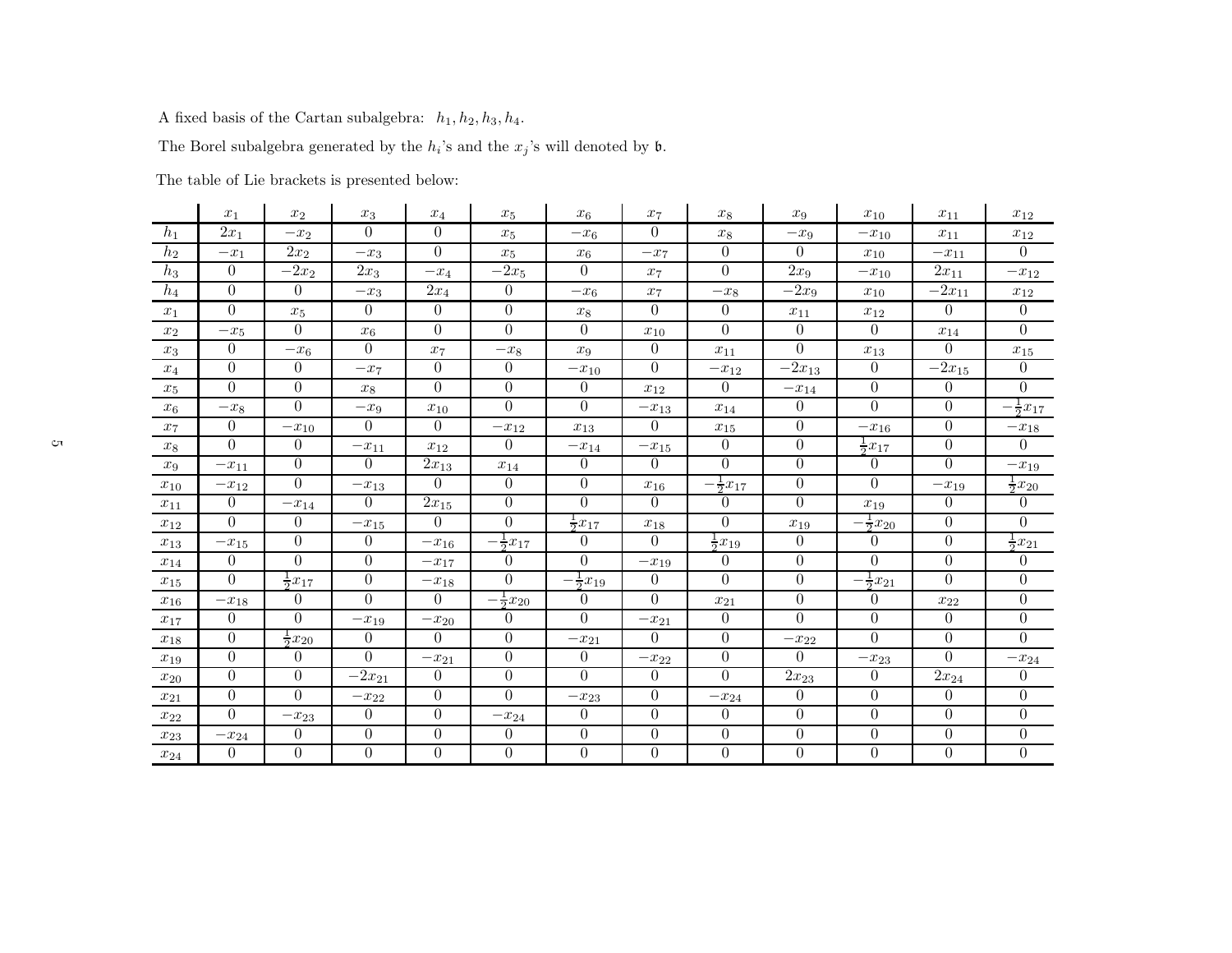|                    | $x_{13}$            | $x_{14}$         | $x_{15}$             | $x_{16}$            | $x_{17}$               | $x_{18}$             | $x_{19}$         | $x_{20}$         | $x_{21}$         | $x_{22}$       | $x_{23}$         | $x_{24}$         |  |
|--------------------|---------------------|------------------|----------------------|---------------------|------------------------|----------------------|------------------|------------------|------------------|----------------|------------------|------------------|--|
| $h_1$              | $-x_{13}$           | $\overline{0}$   | $x_{15}$             | $-x_{16}$           | $\overline{0}$         | $x_{18}$             | $\theta$         | $\overline{0}$   | $\theta$         | $\theta$       | $-x_{23}$        | $x_{24}$         |  |
| $h_2$              | $\theta$            | $x_{14}$         | $-x_{15}$            | $\theta$            | $x_{17}$               | $-x_{18}$            | $\overline{0}$   | $x_{20}$         | $\theta$         | $-x_{22}$      | $x_{23}$         | $\theta$         |  |
| $h_3$              | $x_{13}$            | $\Omega$         | $x_{15}$             | $\theta$            | $-x_{17}$              | 0                    | $x_{19}$         | $-2x_{20}$       | $\theta$         | $2x_{22}$      | $\overline{0}$   | $\theta$         |  |
| $h_4$              | $\theta$            | $-2x_{14}$       | $\theta$             | $2x_{16}$           | $\boldsymbol{0}$       | $2x_{18}$            | $-x_{19}$        | $2x_{20}$        | $x_{21}$         | $\theta$       | $\Omega$         | $\overline{0}$   |  |
| $x_1$              | $x_{15}$            | $\overline{0}$   | $\theta$             | $x_{18}$            | $\boldsymbol{0}$       | $\overline{0}$       | $\overline{0}$   | $\overline{0}$   | $\theta$         | $\overline{0}$ | $x_{24}$         | $\theta$         |  |
| $x_2$              | $\overline{0}$      | $\boldsymbol{0}$ | $-\frac{1}{2}x_{17}$ | $\overline{0}$      | $\overline{0}$         | $-\frac{1}{2}x_{20}$ | $\boldsymbol{0}$ | $\overline{0}$   | $\overline{0}$   | $x_{23}$       | $\overline{0}$   | $\overline{0}$   |  |
| $\boldsymbol{x_3}$ | $\Omega$            | $\overline{0}$   | $\left( \right)$     | $\theta$            | $x_{19}$               | 0                    | 0                | $2x_{21}$        | $x_{22}$         | $\theta$       | $\overline{0}$   | $\theta$         |  |
| $x_4$              | $x_{16}$            | $x_{17}$         | $x_{18}$             | $\boldsymbol{0}$    | $x_{20}$               | $\boldsymbol{0}$     | $x_{21}$         | $\boldsymbol{0}$ | $\overline{0}$   | $\theta$       | $\boldsymbol{0}$ | $\boldsymbol{0}$ |  |
| $x_5$              | $\frac{1}{2}x_{17}$ | $\overline{0}$   | $\Omega$             | $\frac{1}{2}x_{20}$ | $\overline{0}$         | $\overline{0}$       | $\overline{0}$   | $\overline{0}$   | $\theta$         | $x_{24}$       | $\Omega$         | $\theta$         |  |
| $x_6$              | $\Omega$            | $\Omega$         | $\frac{1}{2}x_{19}$  | $\Omega$            | $\Omega$               | $x_{21}$             | $\overline{0}$   | $\boldsymbol{0}$ | $x_{23}$         | $\Omega$       | $\theta$         | $\overline{0}$   |  |
| $x_7$              | $\overline{0}$      | $x_{19}$         | $\theta$             | $\theta$            | $x_{21}$               | $\boldsymbol{0}$     | $x_{22}$         | $\overline{0}$   | $\Omega$         | $\theta$       | $\overline{0}$   | $\overline{0}$   |  |
| $x_8$              | $\frac{1}{2}x_{19}$ | $\theta$         | $\overline{0}$       | $-x_{21}$           | $\overline{0}$         | $\overline{0}$       | $\overline{0}$   | $\overline{0}$   | $x_{24}$         | $\theta$       | $\theta$         | $\theta$         |  |
| $x_9$              | $\overline{0}$      | $\boldsymbol{0}$ | $\overline{0}$       | $\boldsymbol{0}$    | $\boldsymbol{0}$       | $x_{22}$             | $\overline{0}$   | $-2x_{23}$       | $\theta$         | $\overline{0}$ | $\overline{0}$   | $\overline{0}$   |  |
| $x_{10}$           | $\Omega$            | $\boldsymbol{0}$ | $\frac{1}{2}x_{21}$  | $\theta$            | $\boldsymbol{0}$       | 0                    | $x_{23}$         | $\Omega$         | $\theta$         | $\theta$       | $\boldsymbol{0}$ | $\theta$         |  |
| $x_{11}$           | $\Omega$            | $\boldsymbol{0}$ | $\boldsymbol{0}$     | $-x_{22}$           | $\boldsymbol{0}$       | $\overline{0}$       | $\boldsymbol{0}$ | $-2x_{24}$       | $\overline{0}$   | $\theta$       | $\boldsymbol{0}$ | $\boldsymbol{0}$ |  |
| $x_{12}$           | $\frac{1}{2}x_{21}$ | $\boldsymbol{0}$ | $\theta$             | $\theta$            | $\overline{0}$         | $\boldsymbol{0}$     | $x_{24}$         | $\overline{0}$   | $\theta$         | $\Omega$       | $\overline{0}$   | $\theta$         |  |
| $x_{13}$           | $\Omega$            | $\overline{0}$   | $\frac{1}{2}x_{22}$  | $\theta$            | $-\boldsymbol{x}_{23}$ | $\overline{0}$       | $\overline{0}$   | $\boldsymbol{0}$ | $\theta$         | $\theta$       | $\overline{0}$   | $\theta$         |  |
| $x_{14}$           | $\Omega$            | $\overline{0}$   | $\theta$             | $-x_{23}$           | 0                      | $-x_{24}$            | $\overline{0}$   | $\overline{0}$   | $\overline{0}$   | $\theta$       | $\overline{0}$   | $\overline{0}$   |  |
| $x_{15}$           | $rac{1}{2}x_{22}$   | $\Omega$         | $\theta$             | $\theta$            | $-x_{24}$              | 0                    | $\boldsymbol{0}$ | $\boldsymbol{0}$ | $\theta$         | $\Omega$       | $\overline{0}$   | $\overline{0}$   |  |
| $x_{16}$           | $\Omega$            | $x_{23}$         | $\Omega$             | $\overline{0}$      | $\overline{0}$         | $\overline{0}$       | $\boldsymbol{0}$ | $\boldsymbol{0}$ | $\overline{0}$   | $\theta$       | $\theta$         | $\overline{0}$   |  |
| $x_{17}$           | $x_{23}$            | $\Omega$         | $x_{24}$             | $\boldsymbol{0}$    | $\overline{0}$         | $\boldsymbol{0}$     | $\boldsymbol{0}$ | $\boldsymbol{0}$ | $\theta$         | $\theta$       | $\theta$         | $\theta$         |  |
| $x_{18}$           | $\overline{0}$      | $x_{24}$         | $\boldsymbol{0}$     | $\boldsymbol{0}$    | $\overline{0}$         | $\boldsymbol{0}$     | $\boldsymbol{0}$ | $\boldsymbol{0}$ | $\overline{0}$   | $\theta$       | $\overline{0}$   | $\overline{0}$   |  |
| $x_{19}$           | $\Omega$            | $\boldsymbol{0}$ | $\boldsymbol{0}$     | $\boldsymbol{0}$    | $\boldsymbol{0}$       | $\boldsymbol{0}$     | $\boldsymbol{0}$ | $\boldsymbol{0}$ | $\overline{0}$   | $\Omega$       | $\overline{0}$   | $\theta$         |  |
| $x_{20}$           | $\Omega$            | $\boldsymbol{0}$ | $\boldsymbol{0}$     | $\boldsymbol{0}$    | $\overline{0}$         | $\boldsymbol{0}$     | $\boldsymbol{0}$ | $\boldsymbol{0}$ | $\overline{0}$   | $\theta$       | $\theta$         | $\overline{0}$   |  |
| $x_{21}$           | $\overline{0}$      | $\overline{0}$   | $\overline{0}$       | $\theta$            | $\theta$               | $\boldsymbol{0}$     | 0                | $\overline{0}$   | $\theta$         | $\Omega$       | $\overline{0}$   | $\theta$         |  |
| $x_{22}$           | $\overline{0}$      | $\overline{0}$   | $\overline{0}$       | $\boldsymbol{0}$    | $\overline{0}$         | $\boldsymbol{0}$     | $\boldsymbol{0}$ | $\boldsymbol{0}$ | $\theta$         | $\theta$       | $\overline{0}$   | $\theta$         |  |
| $x_{23}$           | $\overline{0}$      | $\overline{0}$   | $\boldsymbol{0}$     | $\theta$            | $\boldsymbol{0}$       | $\boldsymbol{0}$     | $\boldsymbol{0}$ | $\boldsymbol{0}$ | $\overline{0}$   | $\theta$       | $\overline{0}$   | $\theta$         |  |
| $x_{24}$           | $\overline{0}$      | $\boldsymbol{0}$ | $\boldsymbol{0}$     | $\boldsymbol{0}$    | $\boldsymbol{0}$       | $\overline{0}$       | $\boldsymbol{0}$ | $\boldsymbol{0}$ | $\boldsymbol{0}$ | $\theta$       | $\boldsymbol{0}$ | $\boldsymbol{0}$ |  |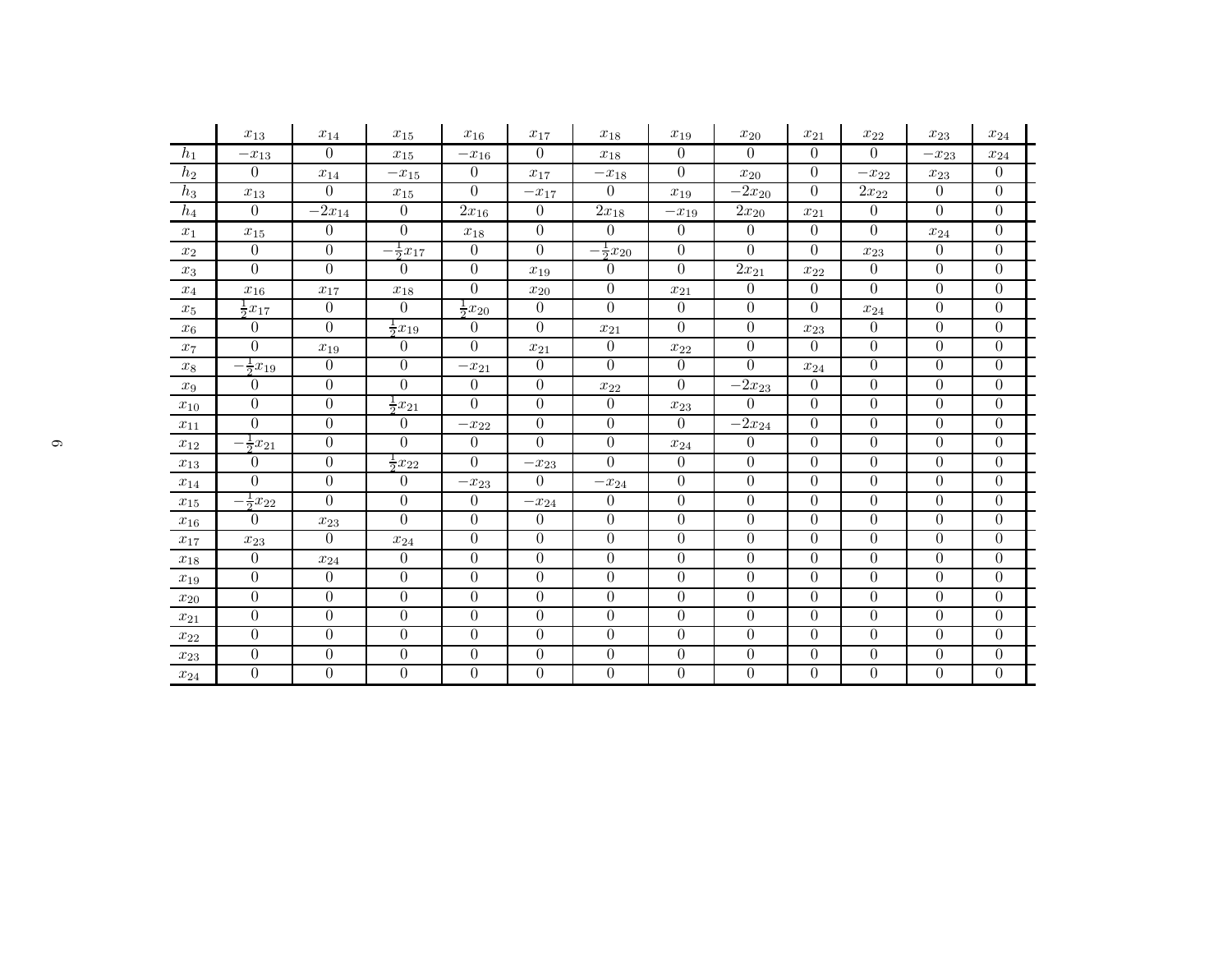In the sequel we shall consider  $\mathfrak b$  as a Lie algebra over an arbitrary field  $F$  of characteristic  $p$ where  $p \neq 2$  ( $p = 0$  is considerable).

Consider the symmetric algebra  $S(n)$  as the polynomial algebra in the variables  $x_1, \ldots, x_{24}$ over F. We shall expos four invariants  $c_1, c_2, c_3, c_4$  and a subset  $\{v_i \mid i \in \{1, ..., 24\} \setminus \{2, 9, 16, 24\}\}\$ of  $S(n)$  such that

$$
ad v_i(x_j) = \begin{cases} 0 & i < j \\ c_1 & i = j \notin \{3, 4, 6, 7, 10, 13\} \\ c_2 & i = j \in \{4, 7, 10, 13\} \\ c_3 & i = j \in \{3, 6\} \end{cases}
$$
(1)

for  $i \leq j$  and  $i, j \notin \{2, 9, 16, 24\}.$ 

Denote  $c_1 = x_{24}$ ,  $c_2 = 2x_{16}x_{24} - 2x_{18}x_{23} - x_{20}x_{22} + x_{21}^2$ . It is easy to verify that  $c_1, c_2 \in S(\mathfrak{n})^{\mathfrak{n}}$ , that is,  $ad x_i(c_j) = 0$  for all  $i = 1, ..., 24, j = 1, 2$ .

Denote  $v_4 = -2x_{13}x_{24} + 2x_{15}x_{23} + x_{17}x_{22} - x_{19}x_{21}$ . Then ad  $x_4(v_4) = -c_2$ , ad  $x_i(v_4) = 0$  for  $i \neq 4$ . Denote  $u_9 = x_9x_{24} - x_{11}x_{23} + x_{14}x_{22} - \frac{1}{2}x_{19}^2$ . Then  $ad x_4(u_9) = v_4$ ,  $ad x_i(u_9) = 0$  for  $i \neq 4$ . It follows that the element  $c_3 = c_2 u_9 + \frac{1}{2} v_4^2$  is invariant. That is,  $c_3 \in S(\mathfrak{n})^{\mathfrak{n}}$ .

Denote  $v_7 = 2x_{10}x_{24} - 2x_{12}x_{23} + x_{19}x_{20} - x_{17}x_{21}$ . Then  $ad\,x_3(v_7) = -v_4$ ,  $ad\,x_7(v_7) = -c_2$ ,  $ad x_i(v_7) = 0$  for  $i \neq 3, 7$ . Denote  $u_6 = x_6x_{24} - x_8x_{23} + x_{14}x_{21} - \frac{1}{2}x_{17}x_{19}$ . Then  $ad x_3(u_6) = -u_9$ ,  $\text{ad}\,x_4(u_6) = -\frac{1}{2}v_7$ ,  $\text{ad}\,x_7(u_6) = -\frac{1}{2}v_4$ ,  $\text{ad}\,x_i(u_6) = 0$  for  $i \neq 3, 4, 7$ . Denote  $v_3 = -c_2u_6 + \frac{1}{2}v_4v_7$ . We have  $ad x_3(v_3) = -c_3$ ,  $ad x_i(v_3) = 0$  for  $i \neq 3$ . Denote  $u_2 = x_2x_{24} - x_5x_{23} - \frac{1}{2}x_{14}x_{20} + \frac{1}{4}x_{17}^2$ . We have  $ad x_3(u_2) = -u_6$ ,  $ad x_7(u_2) = -\frac{1}{2}v_7$ ,  $ad x_i(u_2) = 0$  for  $i \neq 3, 7$ . Denote  $w_3 = u_9v_7 + u_6v_4$ . Then ad  $x_4(w_3) = v_3$ , ad  $x_7(w_3) = -c_3$ , ad  $x_i(w_3) = 0$  for  $i \neq 4, 7$ . It follows that the element  $c_4 = -u_2c_3 + \frac{1}{2}u_6v_3 + \frac{1}{4}v_7w_3$  is invariant. That is,  $c_4 \in S(\mathfrak{n})^{\mathfrak{n}}$ .

We have then four homogeneous invariants  $c_1, c_2, c_3, c_4$  and elements  $v_3, v_4, v_7$ . We shall define the remaining  $v_i$ .

 $v_{23} = x_1, v_{22} = x_5, v_{21} = x_8, v_{20} = -\frac{1}{2}x_{11}, v_{19} = x_{12}, v_{18} = -x_{14}, v_{17} = -x_{15}, v_{15} = x_{17}$  $v_{14} = x_{18}, v_{12} = -x_{19}, v_{11} = \frac{1}{2}x_{20}, v_8 = x_{21}, v_5 = -x_{22}, v_1 = -x_{23}.$  $v_{13} = 2x_4x_{24} - 2x_{17}x_{18} + 2x_{15}x_{20} - 2x_{12}x_{21}.$ 

 $v_{10} = -2x_7x_{24} + 2x_{18}x_{19} + 2x_{12}x_{22} - 2x_{15}x_{21}$ . Note that  $ad x_2(v_{10}) = -v_7$ ,  $ad x_6(v_{10}) = -v_4$ ,  $ad x_{10}(v_{10}) = -c_2$ ,  $ad x_i(v_{10}) = 0$  for  $i \neq 2, 6, 10$ .

Let  $u_3 = -x_3x_{24} - x_{11}x_{21} + x_8x_{22} - x_{15}x_{19}$ . Then  $\text{ad } x_2(u_3) = -u_6$ ,  $\text{ad } x_4(u_3) = -\frac{1}{2}v_{10}$ ,  $ad x_6(u_3) = u_9$ ,  $ad x_{10}(u_3) = -\frac{1}{2}v_4$ ,  $ad x_i(u_3) = 0$  for  $i \neq 2, 4, 6, 10$ . Finally  $v_6 = -c_2u_3 + \frac{1}{2}v_4v_{10}$ .

Assume  $p > 2$ . We denote by  $S_p(n)$  the polynomial subalgebra of  $S(n)$  which generated over F by  $c_1$  and the p-th powers  $x_i^p$ :  $S_p(\mathfrak{n}) = F[x_1^p, \ldots, x_{23}^p, c_1]$ . Clearly,  $S_p(\mathfrak{n}) \subseteq S(\mathfrak{n})^{\mathfrak{n}}$ . Denote by  $Q(A)$  the quotient field of a domain A. The field extension  $Q(S_p(\mathfrak{n})[c_2, c_3, c_4])/Q(S_p(\mathfrak{n}))$  is of degree  $p^3$ . Indeed, ad  $h_4(c_1) = 0$  and ad  $h_4(c_2) = 2c_2$ , thus  $c_2 \notin Q(S_p(\mathfrak{n}))$ . Since  $c_2^p \in Q(S_p(\mathfrak{n}))$ we deduce  $[Q(S_p(\mathfrak{n})[c_2]) : Q(S_p(\mathfrak{n}))] = p$ . Also, ad  $h_3(c_1) = ad h_3(c_2) = 0$  and  $ad h_3(c_3) = 2c_3$ (since  $ad h_3(u_9) = 2u_9$ ,  $ad h_3(v_4) = v_4$ ), thus  $c_3 \notin Q(S_p(\mathfrak{n})[c_2])$ . Since  $c_3^p \in Q(S_p(\mathfrak{n})[c_2])$  we have  $[Q(S_p(\mathfrak{n})[c_2, c_3]) : Q(S_p(\mathfrak{n})[c_2])] = p$ . Now, ad  $h_2(c_1) = \text{ad }h_2(c_2) = 0$ , ad  $h_2(c_3) = 0$  (since  $ad h_2(u_9) = ad h_2(v_4) = 0$  and  $ad h_2(c_4) = 2c_4$  (since  $ad h_2(u_2) = 2u_2$ ,  $ad h_2(u_6) = u_6$ ,  $ad h_2(v_3) =$  $v_3$ , ad  $h_2(v_7) = v_7$ , ad  $h_2(w_3) = w_3$ ), thus  $c_4 \notin Q(S_p(\mathfrak{n})[c_2, c_3])$ . Since  $c_4^p \in Q(S_p(\mathfrak{n})[c_2, c_3])$  we deduce  $[Q(S_p(\mathfrak{n})[c_2, c_3, c_4]) : Q(S_p(\mathfrak{n})[c_2, c_3])] = p$ . The extension  $Q(S_p(\mathfrak{n})[c_2, c_3, c_4]) / Q(S_p(\mathfrak{n}))$  is therefore of degree  $p^3$  as required.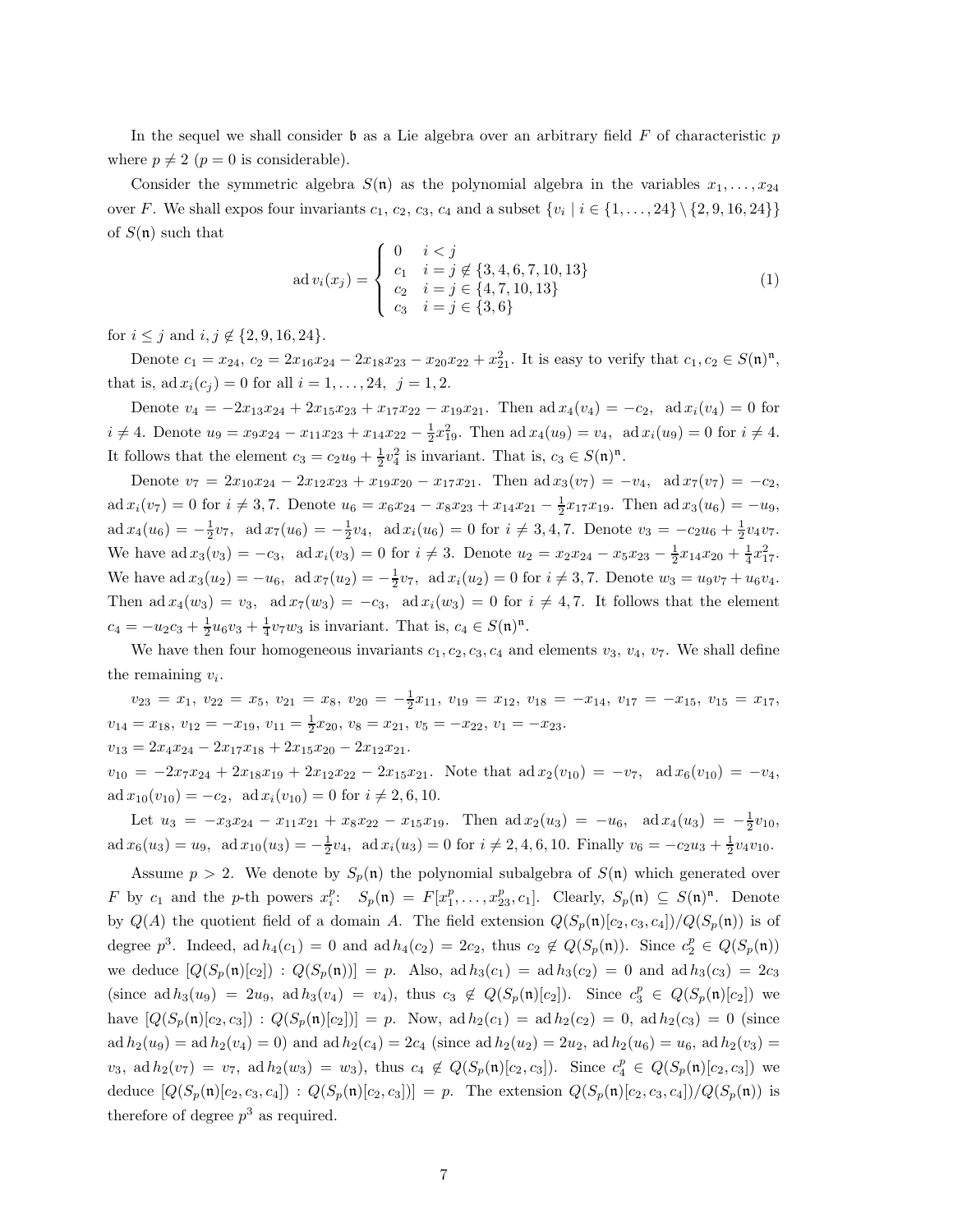Using (1), similar considerations yield that the extension  $Q(S(\mathfrak{n})^{\mathfrak{n}}[x_i | i \notin \{2,9,16,24\}])/Q(S(\mathfrak{n})^{\mathfrak{n}})$ is of degree  $p^{20}$ . The field  $Q(S(\mathfrak{n})) = F(x_1, \ldots, x_{24})$  is an extension of degree  $p^{23}$  of  $Q(S_p(\mathfrak{n}))$ . By degree consideration  $Q(S(\mathfrak{n})^{\mathfrak{n}}) = Q(S_p(\mathfrak{n})[c_2, c_3, c_4])$ , that is, the domains  $S(\mathfrak{n})^{\mathfrak{n}}$  and  $S_p(\mathfrak{n})[c_2, c_3, c_4]$ have the same quotient field.

The goal is to prove equality of the rings:  $S(\mathfrak{n})^{\mathfrak{n}} = S_p(\mathfrak{n})[c_2, c_3, c_4]$ . The ring  $S(\mathfrak{n})^{\mathfrak{n}}$  is integral over  $S_p(\mathfrak{n})[c_2, c_3, c_4]$ . Therefore, it suffices to prove that  $S_p(\mathfrak{n})[c_2, c_3, c_4]$  is normal (integrally closed in its quotient field), equivalently,  $S_p(\mathfrak{n})[c_2, c_3, c_4]$  satisfies  $(S_1)$  and  $(R_2)$  (see [8, p.183]). Consider the polynomial ring  $R = S_p(\mathfrak{n})[t_2, t_3, t_4]$  in the variables  $t_2, t_3, t_4$ , and its elements  $f_i = t_i^p - c_i^p$ ,  $i = 2, 3, 4$ . We have  $R/(f_2) \cong S_p(\mathfrak{n})[c_2, t_3, t_4]$ ,  $R/(f_2, f_3) \cong S_p(\mathfrak{n})[c_2, c_3, t_4]$  and  $R/(f_2, f_3, f_4) \cong S_p(\mathfrak{n})[c_2, c_3, c_4]$ (we use [1, Lemma 1.15]). Hence,  $f_2, f_3, f_4$  form an R-sequence.  $S_p(\mathfrak{n})[c_2, c_3, c_4]$  is therefore a complete intersection ring (see [2, 1.11]. Moreover, from [5, 2.1.28] it follows that  $S_p(\mathfrak{n})[c_2, c_3, c_4]$  is a Cohen-Macaulay ring, hence satisfies  $(S_1)$ . To prove  $(R_1)$ , we have to show that if P is an element of the singular locus of R such that  $f_2, f_3, f_4 \in P$ , then  $\text{ht } P > 4$ . So let P be such a prime. We have

det $(\partial(f_2, f_3, f_4)/\partial(x_{16}^p, x_9^p, x_2^p)) = 2c_1^{3p}c_2^p c_3^p$  $\det(\partial(f_2, f_3, f_4)/\partial(x_{16}^p, x_9^p, x_6^p)) = -2c_1^{3p}c_2^p v_3^p,$ 

 $\det(\partial(f_2, f_3, f_4)/\partial(x_{16}^p, x_{13}^p, x_2^p)) = -4c_1^{3p}v_4^p c_3^p, \quad \det(\partial(f_2, f_3, f_4)/\partial(x_{18}^p, x_{15}^p, x_8^p)) = -4x_{23}^{3p}v_4^p v_3^p.$ 

Therefore, P contains two elements  $a, b \in \{c_1^p, x_{23}^p, c_2^p, v_4^p, c_3^p, v_3^p\} \subseteq S_p(\mathfrak{n})$  hence contains the prime ideal  $(a, b, f_2, f_3, f_4)$  which is of height 5. We deduce that  $S(\mathfrak{n})^{\mathfrak{n}} = S_p(\mathfrak{n})[c_2, c_3, c_4]$ . Finally, if  $p = 0$  then  $S(\mathfrak{n})^{\mathfrak{n}} = F[c_1, c_2, c_3, c_4]$  by [2, section 3].

Let  $Z(\mathfrak{n})$  be the center of the enveloping algebra  $U(\mathfrak{n})$ . We shall use the same notation  $x_i$ ,  $i = 1, \ldots, 24$  for the basis of n, consider it as a Lie subalgebra of  $U(\mathfrak{n})$ . The elements in  $Z(\mathfrak{n})$ correspond to  $c_1,c_2,c_3,c_4$  will respectively denoted by  $z_1,z_2,z_3,z_4$ . Suppose  $p > 2$ . The analogous polynomial ring to  $S_p(\mathfrak{n})$  in  $Z(\mathfrak{n})$  is  $Z_p(\mathfrak{n}) = F[x_1^p, \ldots, x_{23}^p, z_1]$ .  $S(\mathfrak{n})$  is isomorphic to the graded algebra of  $U(\mathfrak{n})$ , and we set  $S(\mathfrak{n}) = \text{gr } U(\mathfrak{n})$ . In particular  $c_i = \text{gr } z_i$ ,  $x_i^p = \text{gr } x_i^p = (\text{gr } x_i)^p$ . Therefore  $S(\mathfrak{n})^{\mathfrak{n}} = \text{gr}(Z_p(\mathfrak{n})[z_2, z_3, z_4]) \subseteq \text{gr } Z(\mathfrak{n})$ . The inclusion  $\text{gr } Z(\mathfrak{n}) \subseteq S(\mathfrak{n})^{\mathfrak{n}}$  is trivial. Since  $S(\mathfrak{n})^{\mathfrak{n}} = S_p(\mathfrak{n})[c_2, c_3, c_4]$ , from [3, p.180, Prop. 10(ii), section 2.9] we have  $Z(\mathfrak{n}) = Z_p(\mathfrak{n})[z_2, z_3, z_4]$ .

Let  $\varphi: R \to Z(\mathfrak{n})$  be the F-algebra epimorphism defined by  $\varphi(x_i^p) = x_i^p$ ,  $\varphi(c_1) = z_1$ ,  $\varphi(t_i) = z_i$ ,  $i = 2, 3, 4$ . Obviously,  $Rf \subseteq \text{ker }\varphi$ . Hence  $Z(\mathfrak{n})$  is a homomorphic image of  $R/Rf$ . The rings  $Z(\mathfrak{n})$ and  $R/Rf$  are both domains with equal Krull dimension, hence  $Z(\mathfrak{n}) \cong R/Rf$ . We deduce that  $Z(\mathfrak{n}) \cong S(\mathfrak{n})^{\mathfrak{n}}$ . The rings  $Z(\mathfrak{n}), S(\mathfrak{n})^{\mathfrak{n}}$  are complete intersection.

If  $p = 0$ , we have  $S(\mathfrak{n})^{\mathfrak{n}} = F[c_1, c_2, c_3, c_4] = F[\text{gr } z_1, \text{gr } z_2, \text{gr } z_3, \text{gr } z_4] = \text{gr } F[z_1, z_2, z_3, z_4] \subseteq$ gr Z(n) and gr Z(n) ⊆  $S(\mathfrak{n})^{\mathfrak{n}}$ . Therefore  $Z(\mathfrak{n}) = F[z_1, z_2, z_3, z_4]$  and  $Z(\mathfrak{n}) \cong S(\mathfrak{n})^{\mathfrak{n}}$  as polynomial algebras in four variables. We should remark here that an isomorphism  $Z(\mathfrak{n}) \cong S(\mathfrak{n})^{\mathfrak{n}}$  where  $p = 0$ in known [6, Proposition 4.8.12].

Let summarize the main results that presented until now:

#### **2.1. Theorem. a.** Suppose  $p > 2$ . Then

$$
S(\mathfrak{n})^{\mathfrak{n}}=S_p(\mathfrak{n})[c_2,c_3,c_4]\cong S_p(\mathfrak{n})[t_2,t_3,t_4]/(t_2^p-c_2^p,t_3^p-c_3^p,t_4^p-c_4^p)\cong Z(\mathfrak{n})=Z_p(\mathfrak{n})[z_2,z_3,z_4].
$$

In particular,  $S(\mathfrak{n})^{\mathfrak{n}}, Z(\mathfrak{n})$  are complete intersection rings.

**b.** For  $p = 0$ ,  $S(\mathfrak{n})^{\mathfrak{n}} = F[c_1, c_2, c_3, c_4] \cong Z(\mathfrak{n}) = F[z_1, z_2, z_3, z_4]$ . In particular,  $S(\mathfrak{n})^{\mathfrak{n}}, Z(\mathfrak{n})$  are polynomial rings in four variables.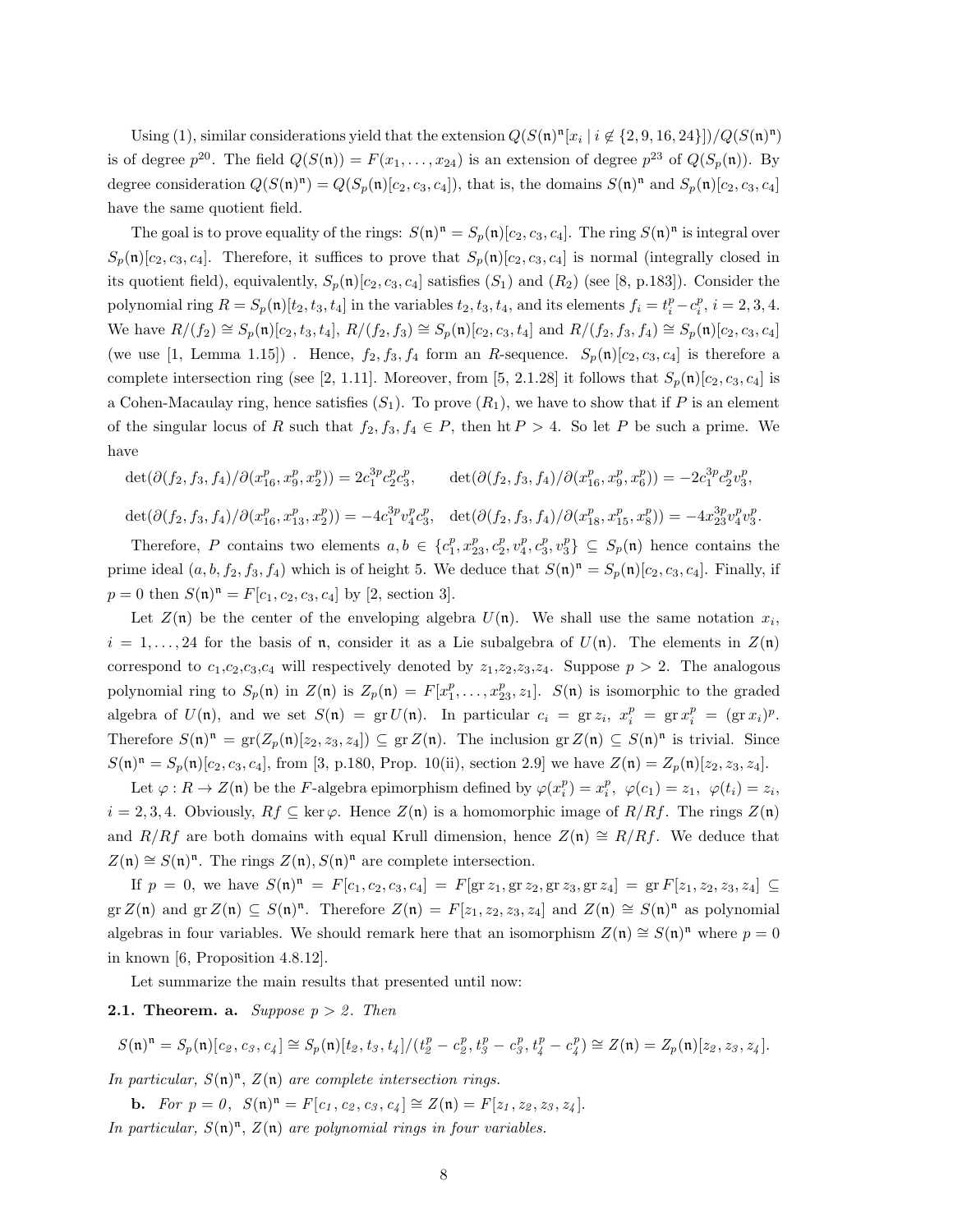Let  $S(\mathfrak{b})_{\text{si}}^{\mathfrak{b}}$  be the Poisson semi-center of  $S(\mathfrak{b})$ . Assume  $p > 2$ . The linear transformations  $ad x_i, ad h_j : S(\mathfrak{b}) \to S(\mathfrak{b})$  satisfy the split equation  $X^p - X = 0$  over F. Together with the fact  $\mathfrak{n} = [\mathfrak{b}, \mathfrak{b}],$  we have  $S(\mathfrak{b})_{\text{si}}^{\mathfrak{b}} = S(\mathfrak{b})^{\mathfrak{n}}$  (see [2, section 4]). Denote  $S_p(\mathfrak{b}) = S_p(\mathfrak{n})[h_1^p, h_2^p, h_3^p, h_4^p]$ .  $S_p(\mathfrak{b})$  is a polynomial subalgebra of  $S(\mathfrak{b})$ . Clearly,  $S_p(\mathfrak{b})[c_2, c_3, c_4] \subseteq S(\mathfrak{b})^n$ . The field extension  $Q(S_p(\mathfrak{b})[c_2, c_3, c_4])/Q(S_p(\mathfrak{b}))$  is of degree  $p^3$ . The field extension

$$
Q(S(\mathfrak{b})^{\mathfrak{n}}[\{x_i \mid i \not\in \{2,9,16,24\}\} \cup \{h_1,h_2,h_3,h_4\}])/Q(S(\mathfrak{b})^{\mathfrak{n}})
$$

is of degree  $p^{24}$ . Indeed, as before, using (1) we get that the field extension

$$
Q(S(\mathfrak{b})^{\mathfrak{n}}[x_i \mid i \not\in \{2,9,16,24\}])/Q(S(\mathfrak{b})^{\mathfrak{n}})
$$

is of degree  $p^{20}$ . Now,  $ad c_1(h_1) = -c_1$  while  $ad c_1(x_i) = 0$ ,  $ad c_4(h_2) = -2c_4$  while  $ad c_4(x_i) =$  $ad c_4(h_1) = 0$ ,  $ad c_3(h_3) = -2c_3$  while  $ad c_3(x_i) = ad c_3(h_1) = ad c_3(h_2) = 0$ ,  $ad c_2(h_4) = -2c_2$  while  $ad c_2(x_i) = ad c_2(h_1) = ad c_2(h_2) = ad c_2(h_3) = 0.$  Therefore, the field extension

$$
Q(S(\mathfrak{b})^{\mathfrak{n}}[\{x_i \mid i \not \in \{2,9,16,24\}\} \cup \{h_1,h_2,h_3,h_4\}])/Q(S(\mathfrak{b})^{\mathfrak{n}}[x_i \mid i \not \in \{2,9,16,24\}])
$$

is of degree  $p^4$ , as required.

The field  $Q(S(\mathfrak{b})) = F(x_1, \ldots, x_{24}, h_1, h_2, h_3, h_4)$  is an extension of degree  $p^{27}$  of  $Q(S_p(\mathfrak{b}))$ . By degree consideration  $Q(S(\mathfrak{b})^{\mathfrak{n}}) = Q(S_p(\mathfrak{b})[c_2, c_3, c_4])$ , that is, the domains  $S(\mathfrak{b})^{\mathfrak{n}}$  and  $S_p(\mathfrak{b})[c_2, c_3, c_4]$ have the same quotient field.

Identical arguments we applied to  $S(\mathfrak{n})^{\mathfrak{n}}$  yield

$$
S(\mathfrak{b})^{\mathfrak{n}}=S_p(\mathfrak{b})[c_2,c_3,c_4]\cong S_p(\mathfrak{b})[t_2,t_3,t_4]/(t_2^p-c_2^p,t_3^p-c_3^p,t_4^p-c_4^p),
$$

where  $t_2, t_3, t_4$  are algebraically independent over  $S_p(\mathfrak{b})$ . Also, if  $p = 0$  then  $S(\mathfrak{b})^{\mathfrak{n}} = F[c_1, c_2, c_3, c_4]$ .

Let  $Sz(\mathfrak{b})$  be the semi-center of  $U(\mathfrak{b})$ . By [4, Proposition 2.1],  $Sz(\mathfrak{b})$  is commutative. We shall use the same notation  $h_1$ ,  $h_2$ ,  $h_3$ ,  $h_4$  for the basis of the Cartan subalgebra of  $\mathfrak b$ , consider it as a Lie subalgebra of  $U(\mathfrak{b})$ . Assume  $p > 2$ . The analogous polynomial ring to  $S_p(\mathfrak{b})$  in  $Sz(\mathfrak{b})$  is  $Z_p(\mathfrak{b}) =$  $Z_p(\mathfrak{n})[h_1^p-h_1,h_2^p-h_2,h_3^p-h_3,h_4^p-h_4]$   $(x_i^p$  and  $h_j^p-h_j$  are central (weight 0) while  $z_1$  is semi-central with non zero weight).  $S(\mathfrak{b})$  is isomorphic to the graded algebra of  $U(\mathfrak{b})$ , and we set  $S(\mathfrak{b}) = \text{gr } U(\mathfrak{b})$ . In particular  $h_i^p = \text{gr}(h_i^p - h_i)$ . Therefore  $S(\mathfrak{b})_{\text{si}}^{\mathfrak{b}} = S(\mathfrak{b})^{\mathfrak{n}} = \text{gr}(Z_p(\mathfrak{b})[z_2, z_3, z_4]) \subseteq \text{gr} Sz(\mathfrak{b})$   $(z_2, z_3$  and z<sub>4</sub> are clearly semi-central with non zero weight). The inclusion gr  $Sz(\mathfrak{b}) \subseteq S(\mathfrak{b})_{si}^{\mathfrak{b}}$  is trivial. Since  $S(\mathfrak{b})_{\text{si}}^{\mathfrak{b}} = S_p(\mathfrak{b})[c_2, c_3, c_4]$ , from [3, p.180, Prop.10(ii), section 2.9] we have  $Sz(\mathfrak{b}) = Z_p(\mathfrak{b})[z_2, z_3, z_4]$ .

Let  $\varphi : S_p(\mathfrak{b})[t_2, t_3, t_4] \to Sz(\mathfrak{b})$  be the F-algebra epimorphism defined by  $\varphi(x_i^p) = x_i^p$ ,  $\varphi(h_j^p) =$  $h_j^p - h_j \varphi(c_1) = z_1, \varphi(t_i) = z_i, \ i = 2, 3, 4.$  Obviously,  $t_i^p - c_i^p \in \text{ker}\,\varphi$  for all  $i = 2, 3, 4.$  Hence  $Sz(\mathfrak{b})$  is a homomorphic image of  $S_p(\mathfrak{b})[t_2, t_3, t_4]/(t_2^p - c_2^p, t_3^p - c_3^p, t_4^p - c_4^p)$ . The rings  $Sz(\mathfrak{b})$  and  $S_p(\mathfrak{b})[t_2, t_3, t_4]/(t_2^p - c_2^p, t_3^p - c_3^p, t_4^p - c_4^p)$  are both domains with equal Krull dimension, hence  $Sz(\mathfrak{b}) \cong$  $S_p(\mathfrak{b})[t_2, t_3, t_4]/(t_2^p - c_2^p, t_3^p - c_3^p, t_4^p - c_4^p)$ . We deduce that  $Sz(\mathfrak{b}) \cong S(\mathfrak{b})_{\text{si}}^{\mathfrak{b}}$ . The rings  $Sz(\mathfrak{b}), S(\mathfrak{b})_{\text{si}}^{\mathfrak{b}}$  are complete intersection.

If  $p = 0$ , we have  $S(\mathfrak{b})_{\text{si}}^{\mathfrak{b}} = F[c_1, c_2, c_3, c_4] = F[\text{gr } z_1, \text{gr } z_2, \text{gr } z_3, \text{gr } z_4] = \text{gr } F[z_1, z_2, z_3, z_4] \subseteq$  $\operatorname{gr} Sz(\mathfrak{b})$  and  $\operatorname{gr} Sz(\mathfrak{b}) \subseteq S(\mathfrak{b})_{\text{si}}^{\mathfrak{b}}$ . Therefore  $Sz(\mathfrak{b}) = F[z_1, z_2, z_3, z_4]$  and  $Sz(\mathfrak{b}) \cong S(\mathfrak{b})_{\text{si}}^{\mathfrak{b}}$  as polynomial algebras in four variables. We should remark here that an isomorphism  $Sz(\mathfrak{b}) \cong S(\mathfrak{b})^{\mathfrak{b}}_{\rm si}$  where  $p = 0$ and  $F$  is algebraically closed is known [9].

Let summarize the results for the semi-centers: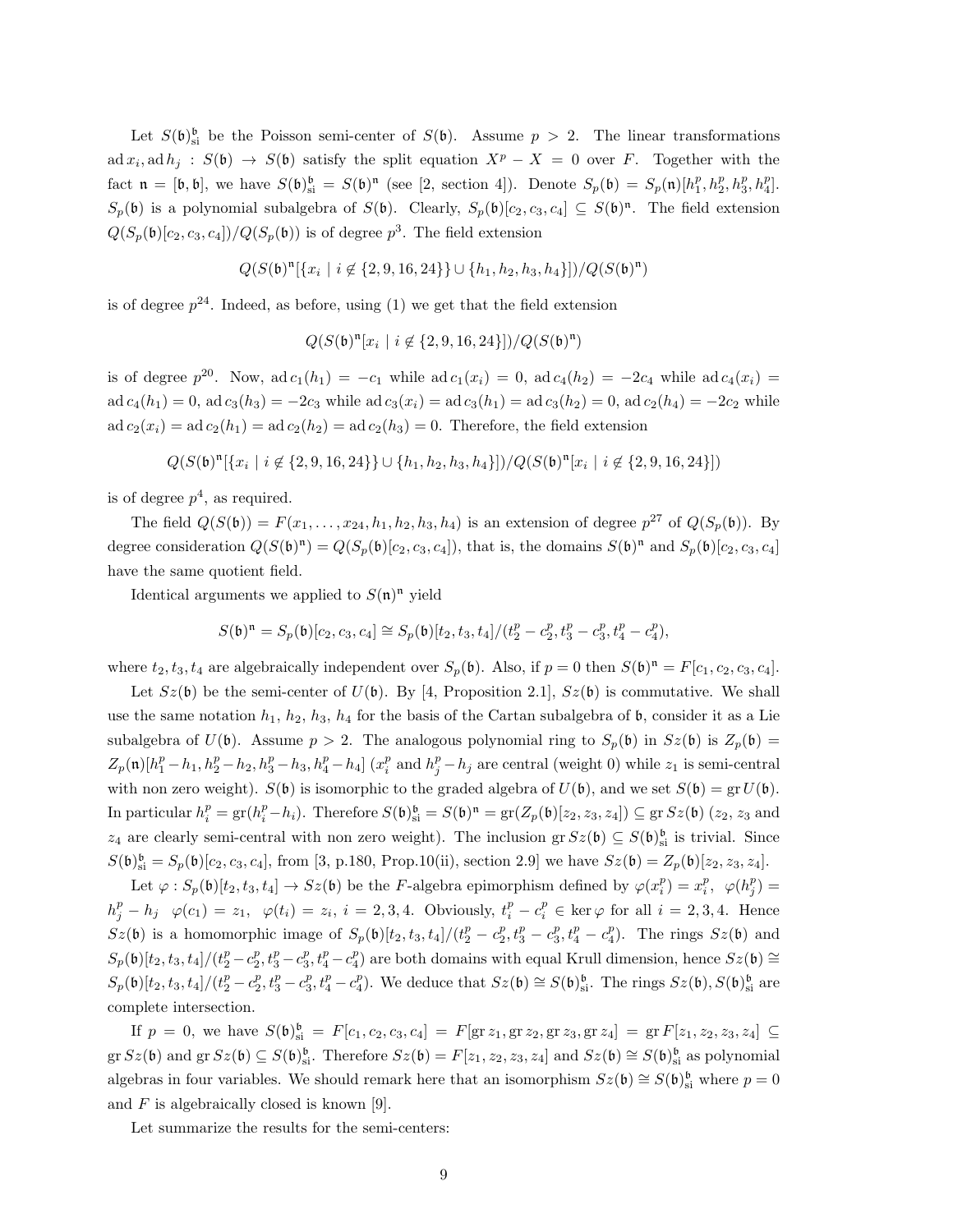### **2.2. Theorem. a.** Suppose  $p > 2$ . Then

$$
S(\mathfrak{b})_{\mathfrak{s}i}^{\mathfrak{b}} = S_p(\mathfrak{b})[c_2, c_3, c_4] \cong S_p(\mathfrak{b})[t_2, t_3, t_4]/(t_2^p - c_2^p, t_3^p - c_3^p, t_4^p - c_4^p) \cong S_z(\mathfrak{b}) = Z_p(\mathfrak{b})[z_2, z_3, z_4].
$$

The rings  $S(\mathfrak{b})_{\text{si}}^{\mathfrak{b}}, Sz(\mathfrak{b})$  are complete intersection.

**b.** For  $p = 0$ ,

$$
S(\mathfrak{b})^{\mathfrak{b}}_{\rm si}=F[c_1,c_2,c_3,c_4]\cong Sz(\mathfrak{b})=F[z_1,z_2,z_3,z_4].
$$

Therefore,  $S(\mathfrak{b})_{\text{si}}^{\mathfrak{b}} = S(\mathfrak{n})^{\mathfrak{n}}$ ,  $Sz(\mathfrak{b}) = Z(\mathfrak{n})$  and the both rings  $S(\mathfrak{b})_{\text{si}}^{\mathfrak{b}}$ ,  $Sz(\mathfrak{b})$  are polynomial rings in four variables.

equipped with the semi-centers we can find the Poisson center  $S(\mathfrak{b})^{\mathfrak{b}}$  of  $S(\mathfrak{b})$  and the center  $Z(\mathfrak{b})$ of  $U(\mathfrak{b})$  (reversing the approach in [2]).

Suppose  $p > 2$ . Clearly,  $Q(F[x_1^p, \ldots, x_{24}^p, h_1^p, h_2^p, h_3^p, h_4^p]) \subseteq Q(S(\mathfrak{b})^{\mathfrak{b}})$ . The field extension  $Q(S(\mathfrak{b})^{\mathfrak{b}}[c_1, c_2, c_3, c_4])/Q(S(\mathfrak{b})^{\mathfrak{b}})$  is of degree  $p^4$ . But  $S(\mathfrak{b})^{\mathfrak{b}}[c_1, c_2, c_3, c_4]) \subseteq S(\mathfrak{b})^{\mathfrak{b}}_{\rm si} = S_p(\mathfrak{b})[c_2, c_3, c_4]$ , and  $Q(S_p(\mathfrak{b})[c_2, c_3, c_4])$  is of degree  $p^4$  over  $Q(F[x_1^p, \ldots, x_{24}^p, h_1^p, h_2^p, h_3^p, h_4^p])$ . By degree consideration we must have  $Q(S(\mathfrak{b})^{\mathfrak{b}}) = Q(F[x_1^p, \ldots, x_{24}^p, h_1^p, h_2^p, h_3^p, h_4^p])$ , hence  $S(\mathfrak{b})^{\mathfrak{b}} = F[x_1^p, \ldots, x_{24}^p, h_1^p, h_2^p, h_3^p, h_4^p]$ . That is,  $S(\mathfrak{b})^{\mathfrak{b}}$  is generated over F by the p-th powers of the basis elements of **b**. For  $p = 0$  we of course have  $S(\mathfrak{b})^{\mathfrak{b}} = F$  by [2, section 3].

Applying grading consideration one get  $Z(\mathfrak{b}) = F[x_1^p, \ldots, x_{24}^p, h_1^p - h_1, h_2^p - h_2, h_3^p - h_3, h_4^p - h_4]$ for  $p > 2$  and  $Z(\mathfrak{b}) = F$  for  $p = 0$ .

So we have

**2.3. Theorem. a.** Suppose  $p > 2$ . Then

$$
S(\mathfrak{b})^{\mathfrak{b}} = F[x_1^p, \ldots, x_{24}^p, h_1^p, h_2^p, h_3^p, h_4^p] \cong Z(\mathfrak{b}) = F[x_1^p, \ldots, x_{24}^p, h_1^p - h_1, h_2^p - h_2, h_3^p - h_3, h_4^p - h_4],
$$

and are polynomial rings in 28 variables.

**b.** For  $p = 0$ ,  $S(\mathfrak{b})^{\mathfrak{b}} = Z(\mathfrak{b}) = F$ .

## 3. The  $C_n$  case

In this case the Borel subalgebra b is of dimension  $n^2 + n$  over F, where F is an arbitrary field of characteristic  $p \neq 2$  ( $p = 0$  is considerable). Its nil radical **n** is of dimension  $n^2$  over F consisting of  $2n \times 2n$  matrices with its standard basis  $e_{i,j} - e_{n+j,n+i}$   $(1 \leq i \leq j \leq n)$ ,  $e_{i,n+i}$   $(1 \leq i \leq n)$  and  $e_{i,n+j} + e_{j,n+i}$   $(1 \leq i < j \leq n)$ . The standard basis of the Cartan subalgebra is  $h_i = e_{i,i} - e_{n+i,n+i}$  $(1 \leq i \leq n).$ 

For each positive integer l and for each  $s = 1, \ldots, l$ , let

$$
\mathfrak{r}_l(s)=l-s+1.
$$

We arrange the standard basis of **n** in a  $2n \times 2n$  matrix  $M = [m_{i,j}]$  over the symmetric algebra  $S(\mathfrak{n})$ , symmetrically with respect to its anti-diagonal, in the following way: for  $1 \leq i \leq j \leq n$ ,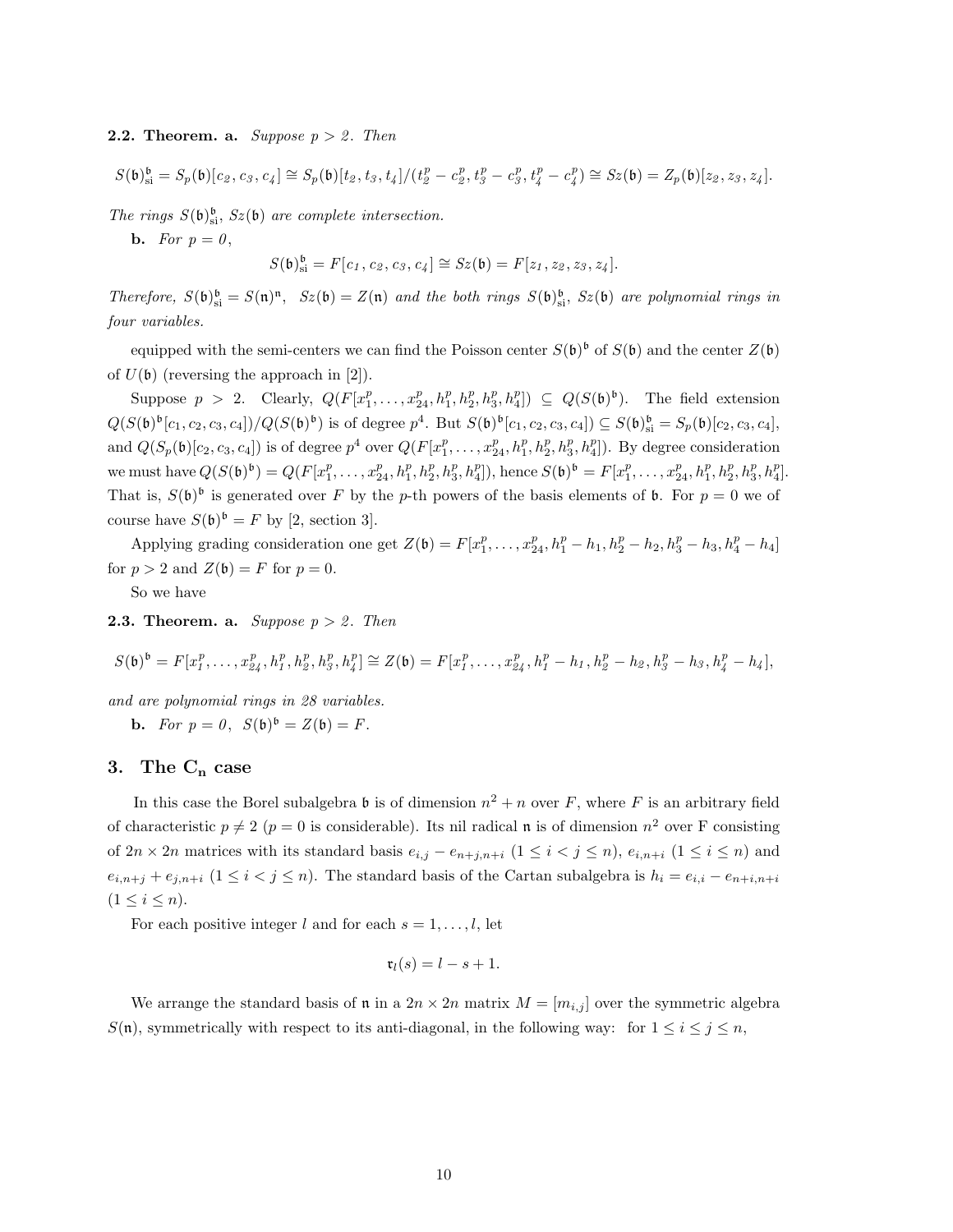$$
m_{i,j} = e_{i,j} - e_{n+j, n+i} \quad (i \neq j).
$$
  
\n
$$
m_{i, \mathfrak{r}_{2n}(j)} = e_{i, n+j} + e_{j, n+i}.
$$
  
\n
$$
m_{j, \mathfrak{r}_{2n}(i)} = m_{i, \mathfrak{r}_{2n}(j)}.
$$
  
\n
$$
m_{\mathfrak{r}_{2n}(j), \mathfrak{r}_{2n}(i)} = m_{i,j}.
$$

Finally, set zeros in the remaining entries.

For each  $i = 1, \ldots, n$ , denote by  $C_i$  the *i*-th right upper block of the matrix M and by  $c_i$  its determinant;

$$
c_i = \det(C_i) = \begin{vmatrix} m_{1,\mathfrak{r}_{2n}(i)} & m_{1,\mathfrak{r}_{2n}(i-1)} & \dots & m_{1,\mathfrak{r}_{2n}(1)} \\ m_{2,\mathfrak{r}_{2n}(i)} & m_{2,\mathfrak{r}_{2n}(i-1)} & \dots & m_{2,\mathfrak{r}_{2n}(1)} \\ \vdots & \vdots & & \vdots \\ m_{i,\mathfrak{r}_{2n}(i)} & m_{i,\mathfrak{r}_{2n}(i-1)} & \dots & m_{i,\mathfrak{r}_{2n}(1)} \end{vmatrix}
$$

Assume  $p > 2$ . We denote by  $S_p(\mathfrak{n})$  the polynomial subalgebra of  $S(\mathfrak{n})$  which generated over F by  $c_1$  and the p-th powers of the standard basis of n. Let  $t_2, \ldots, t_n$  be algebraically independent over  $S_p(\mathfrak{n})$ . The Poisson center of  $S(\mathfrak{n})$  is denoted by  $S(\mathfrak{n})^{\mathfrak{n}}$ . The center of the enveloping algebra  $U(n)$  will denoted by  $Z(n)$ . We shall use the same notation for the standard basis of n, consider it as a Lie subalgebra of  $U(\mathfrak{n})$ . The elements in  $Z(\mathfrak{n})$  correspond to  $c_1 \ldots, c_n$  will respectively denoted by  $z_1, \ldots, z_n$ . The analogous polynomial ring to  $S_p(\mathfrak{n})$  in  $Z(\mathfrak{n})$  will denoted by  $Z_p(\mathfrak{n})$ . Thus  $Z_p(\mathfrak{n})$ is generated over F by  $z_1$  and the p-th powers of the standard basis of n. From [1, sections 2,5] we have

**3.1. Theorem. a.** Suppose  $p > 2$ . Then

$$
S(\mathfrak{n})^{\mathfrak{n}} = S_p(\mathfrak{n})[c_2,\ldots,c_n] \cong S_p(\mathfrak{n})[t_2,\ldots,t_n]/(t_2^p - c_2^p,\ldots,t_n^p - c_n^p) \cong Z(\mathfrak{n}) = Z_p(\mathfrak{n})[z_2,\ldots,z_n].
$$

In particular,  $S(\mathfrak{n})^{\mathfrak{n}}, Z(\mathfrak{n})$  are complete intersection rings.

**b.** For  $p = 0$ ,  $S(\mathfrak{n})^{\mathfrak{n}} = F[c_1, ..., c_n] \cong Z(\mathfrak{n}) = F[z_1, ..., z_n].$ In particular,  $S(\mathfrak{n})^{\mathfrak{n}}, Z(\mathfrak{n})$  are polynomial rings in n variables.

Let  $S(\mathfrak{b})_{\text{si}}^{\mathfrak{b}}$  be the Poisson semi-center of  $S(\mathfrak{b})$ . Assume  $p > 2$ . Let  $S_p(\mathfrak{b})$  be the polynomial subalgebra of  $S(\mathfrak{b})$  which generated over  $S_p(\mathfrak{n})$  by  $h_1^p, \ldots, h_n^p$ . Let  $t_2, \ldots, t_n$  be algebraically independent over  $S_p(\mathfrak{b})$ . The semi-center of  $U(\mathfrak{b})$  will denoted by  $Sz(\mathfrak{b})$ . We shall use the same notation  $h_1, \ldots, h_n$  for the standard basis of the Cartan subalgebra of b, consider it as a Lie subalgebra of  $U(\mathfrak{b})$ . Let  $Z_p(\mathfrak{b})$  be the polynomial subalgebra of  $Z(\mathfrak{b})$  which generated over  $Z_p(\mathfrak{n})$  by  $h_i^p - h_i$ ,  $i=1,\ldots,n.$ 

Identical arguments precede theorems 2.2, 2.3, combining calculations in [1, Proposition 2.11 and Theorem 2.17] yield the following results:

**3.2. Theorem. a.** Suppose  $p > 2$ . Then

$$
S(\mathfrak{b})_{\mathfrak{si}}^{\mathfrak{b}}=S_p(\mathfrak{b})[c_2,\ldots,c_n]\cong S_p(\mathfrak{b})[t_2,\ldots,t_n]/(t_2^p-c_2^p,\ldots,t_n^p-c_n^p)\cong S_z(\mathfrak{b})=Z_p(\mathfrak{b})[z_2,\ldots,z_n].
$$

The rings  $S(\mathfrak{b})_{\text{si}}^{\mathfrak{b}}, Sz(\mathfrak{b})$  are complete intersection.

**b.** For  $p = 0$ ,  $S(\mathfrak{b})_{\text{si}}^{\mathfrak{b}} = F[c_1, \ldots, c_n] \cong Sz(\mathfrak{b}) = F[z_1, \ldots, z_n]$ . Therefore,  $S(\mathfrak{b})_{\text{si}}^{\mathfrak{b}} = S(\mathfrak{n})^{\mathfrak{n}}$ ,  $Sz(\mathfrak{b}) = Z(\mathfrak{n})$  and the both rings  $S(\mathfrak{b})_{\text{si}}^{\mathfrak{b}}, Sz(\mathfrak{b})$  are polynomial rings in n variables.